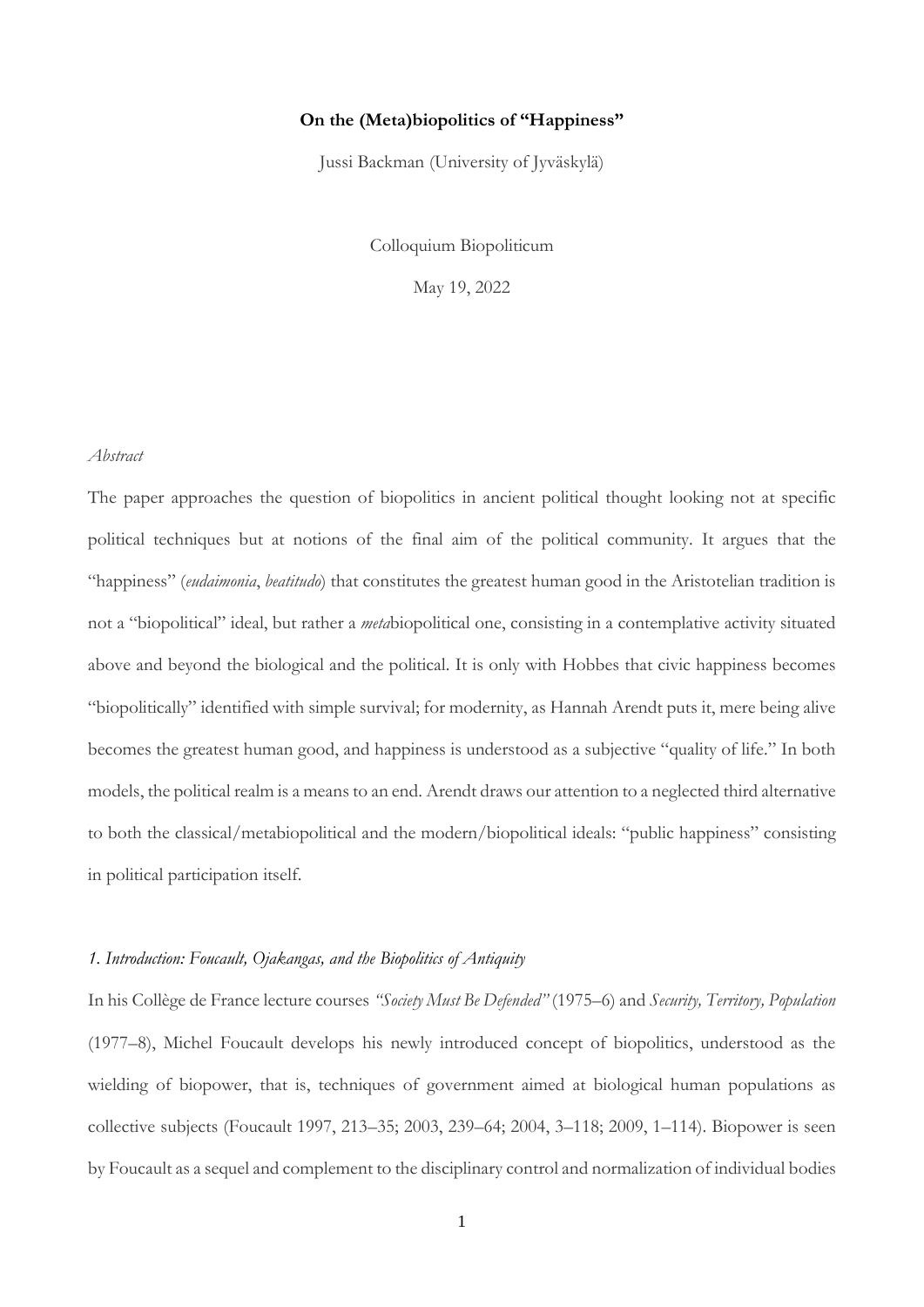studied in *Discipline and Punish* (1975) and the lecture courses of the early 1970s; disciplinary power had, in turn, evolved from the sovereign power of the absolutist early modern state, which had primarily addressed its subjects as moral agents in the form of commands and punishments.<sup>1</sup> In the first volume of *The History of Sexuality* (1976), Foucault singles out the disciplinary "anatomo-politics of the human body"—the administration of individual bodies—and the regulatory "bio-politics of the population" the management of species-life—as the two central aspects of the new technology of power associated with nascent modern capitalism (Foucault 1976, 177–91; 1978, 135–45).

In Foucault's narrative, the idea of the biopolitical management of life gradually emerges in the second half of the eighteenth century; he traces its roots back to the Christian notion of the pastoral government of human beings, modelled on the manner in which a shepherd governs a flock of sheep. The notion of pastoral political power, Foucault maintains, remained fundamentally foreign to Greek antiquity (Foucault 2004, 139–51; 2009, 135–47). The herder, such as a keeper of horses or cows (*hippophorbos, bouphorbos*), and herding (*agelaiotrophia*) as metaphors for a political ruler and political rule are taken up and analyzed by Plato in the *Statesman* (261d–277a) but, according to Foucault's interpretation, are ultimately discredited there. Defining political rule as caring for the human flock does not, Plato's Socrates notes, allow us to distinguish between the statesman and other providers, such as merchants and physicians (*Plt.* 267e–268a), or between the political ruler and the divine shepherd (*poimēn*) who allegedly provided for humankind in the mythical age of Cronus (274e–275c). The ruler is not an uncontested superior who cares for the needs of inferiors, as a herdsman is to his flock, but rather a human being among humans, and the art of the ruler must thus be distinguished from arts related to the management of herds (*agelas*; 287b4–6). The art of ruling, Socrates concludes, should rather be compared to the art of weaving (*hyphantikē*) a unitary texture out of separate and contrasting elements (279a–283b,

<sup>1</sup> On the distinction between sovereign power, disciplinary power, and biopower, see Lilja and Vinthagen 2014.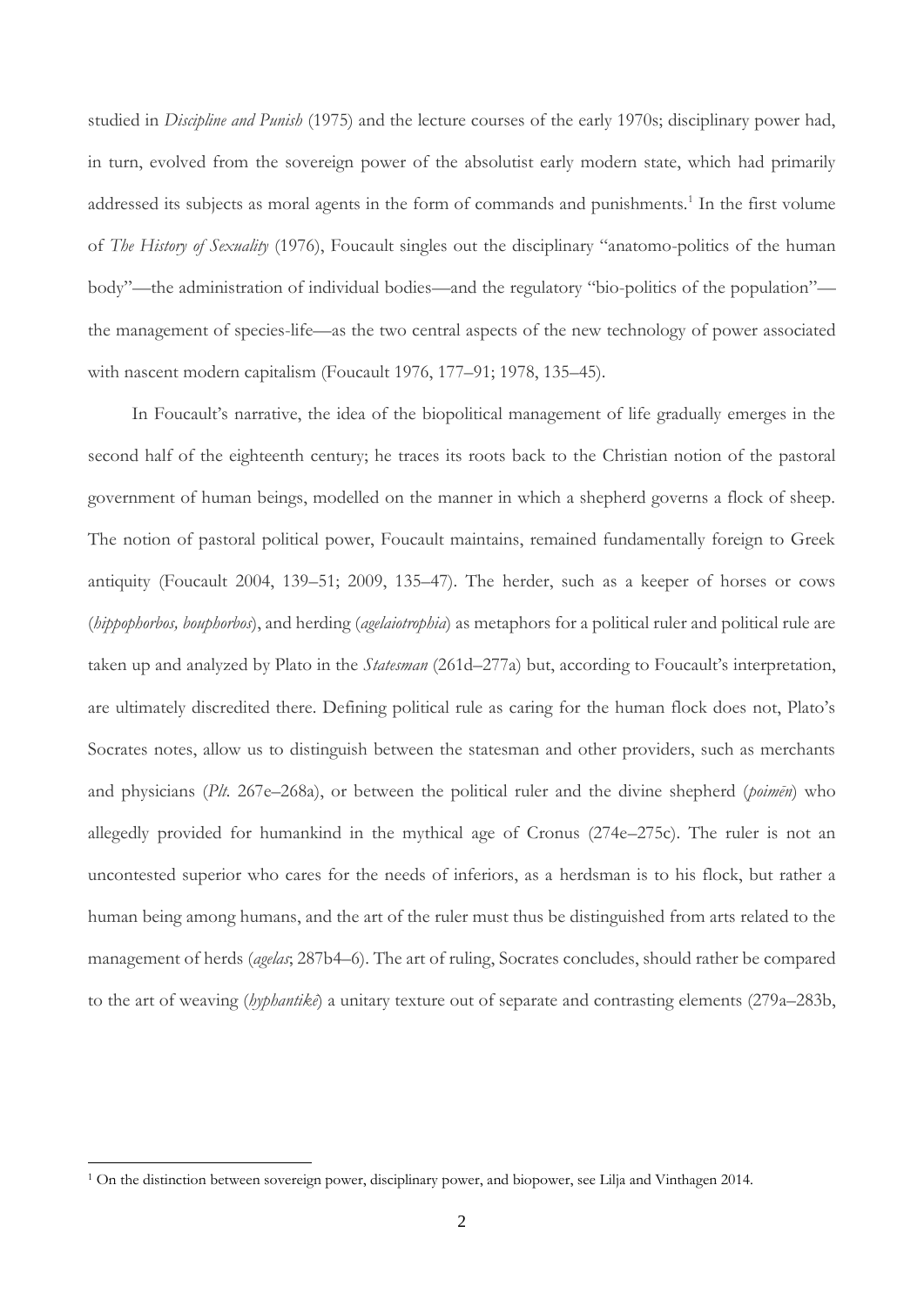305e–311c; Foucault 2004, 144–50; 2009, 140–7)*.* <sup>2</sup> Foucault claims that classical antiquity generally rejected the very idea of political "government" in the modern sense.

> [I]t seems that for Greek and Roman societies the exercise of political power entailed neither the right nor the possibility of "government" understood as an activity that undertakes to conduct individuals throughout their lives by putting them under the authority of a guide who is responsible for what they do and for what happens to them. (Foucault 2004, 373; 2009, 363)

It is during the Christian centuries of ecclesiastical pastorate, Foucault maintains, that the Western human being has been gradually penetrated by "governmentality" and has "learned to see himself as a sheep in a flock, something that assuredly no Greek would have been prepared to accept" (Foucault 2004, 134, see also 151–93, 374; 2009, 130, see also 147–90, 364). The development leading from the pastoral administration of human herds to the subsequent biopolitical management of human populations is thus decisively set apart from the political thought and practices of Greek antiquity. While, in the Aristotelian paradigm, the human being was "a living animal with the additional capacity for a political existence," in the biopolitical matrix of modernity, (s)he becomes "an animal whose politics places his existence as a living being in question" (Foucault 1976, 188; 1978, 143).

<sup>2</sup> This reading is challenged by Ojakangas (2016b, 3–4, 79–83, 134), who argues that the model of the herdsman is in fact not rejected in the *Statesman,* but that herdsmanship and weaving are rather mutually complementary paradigms in a Platonic pastoral model of political governance as "selective breeding." Ojakangas notes that in the *Laws* (5.734e–736a), the analogy between political rule and herdsmanship is reintroduced side by side with the analogy of weaving, and the civic "purges" performed by the lawgiver (*nomothetēs*), especially the one who is also a tyrant (*tyrannos*), are compared to the selective breeding performed by the shepherd (*poimēn*) or the cowherd (*boukolos*). A similar critique of Foucault's reading of the *Statesman* can be found in Naas (2018, 72–96). Lane (1998, 57–8) offers an interpretive compromise: "[T]he revision of the name of the herding art so as to embrace what the statesman actually does . . . makes the notion of 'caring' for a herd sufficiently general as to purge it of any special reference to herds at all. The language of 'caring for' [*therapeuein*] is emptied of its pastoral references and made available to weaving as to statecraft."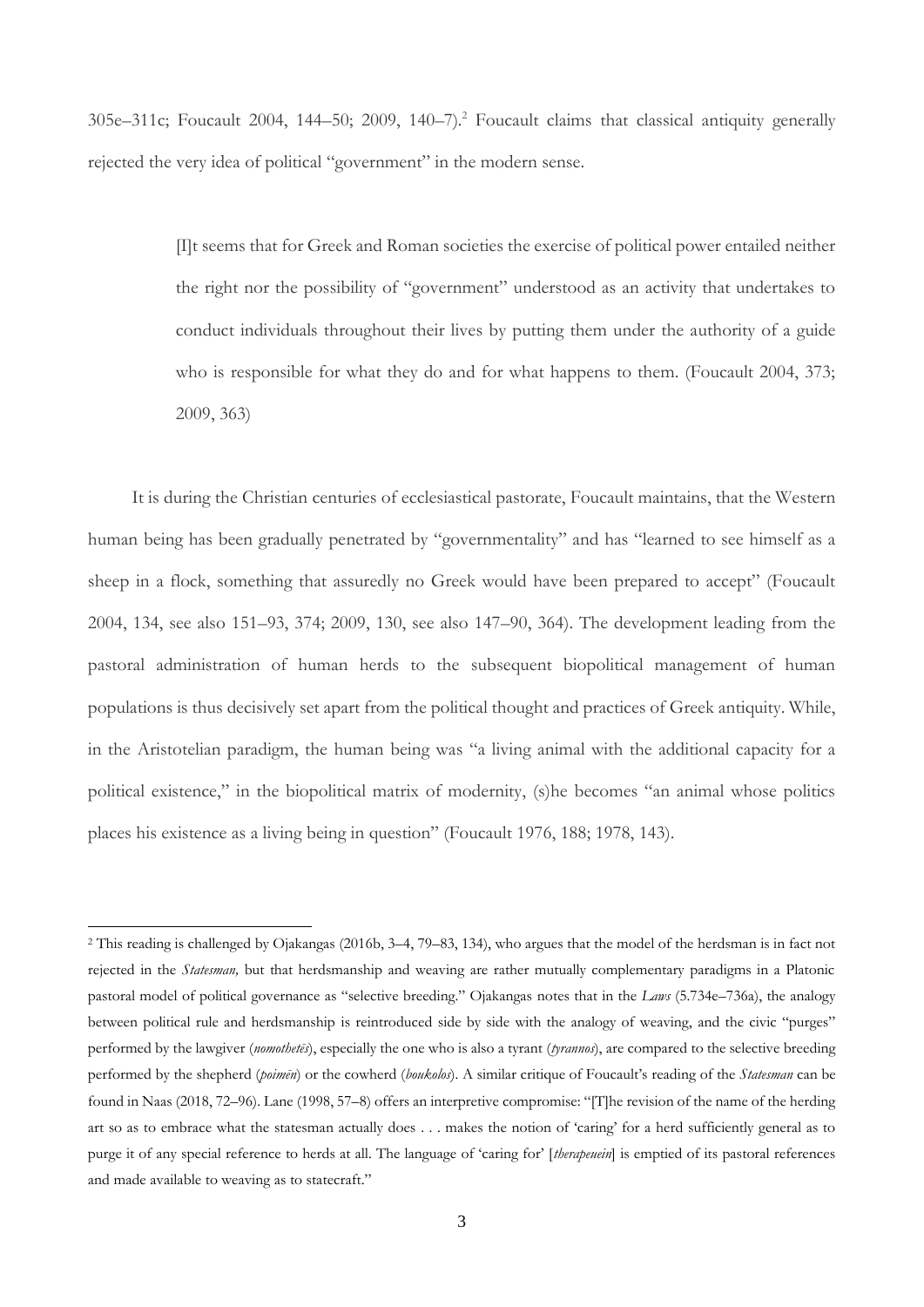In *On the Greek Origins of Biopolitics: A Reinterpretation of the History of Biopower* (2016), Mika Ojakangas challenges this view of biopolitics and biopower as distinctively modern phenomena in the history of Western political theory and political technology. According to Ojakangas's main thesis,

> the conception of politics as the regulation of the living in the name of the security and happiness of the state is as old as Western political thought itself: the politico-philosophical categories of classical thought, particularly those of Plato and Aristotle, were already biopolitical categories. (Ojakangas 2016b, 6; see also Ojakangas 2012, 2016a)

In the alternative narrative offered by Ojakangas, the Christian pastorate was not a prologue to modern governmentality, but rather "a rupture in the historical process that had started in classical Greece and continued in early modern Europe. . . . It is not the Judeo-Christian pastorate, but the Renaissance of classical culture and literature . . . that is the true prelude to modern governmentality and biopolitics" (Ojakangas 2016b, 142).

Among the specific aspects of the Foucauldian narrative that Ojakangas criticizes is the notion he attributes to Foucault according to which it was only the emergence of the seventeenth- and eighteenthcentury theories of the "police," in the sense of early welfare policies or management techniques designed to enhance the vital forces of the state (see Foucault 2004, 320–1; 2009, 312–14), that "made the happiness of individuals relevant for government for the first time in the history of Western societies" (Ojakangas 2016b, 31). Against this view, Ojakangas maintains that "the aim of the Platonic-Aristotelian biopolitics was exactly the same as in the modern biopolitics, that is to say, the security (*asphaleia*) and well-being (*eudaimonia*) of the city-state and its inhabitants" (9). Citing Aristotle's premise in the *Politics*  (7.2.1324a23–6, 7.9.1328b33–6, 7.13.1332a3–7), according to which the optimal polity (*politeia*) is the one that provides maximal "prosperity" (*eudaimonia*) and a "blessed life" (*zōē makaria*) to its citizens, Ojakangas points out that, already for Aristotle, "the ultimate aim of the art of government is to promote the happiness of the city-state and the felicity of its inhabitants" (Ojakangas 2016b, 38–9). Since Aristotle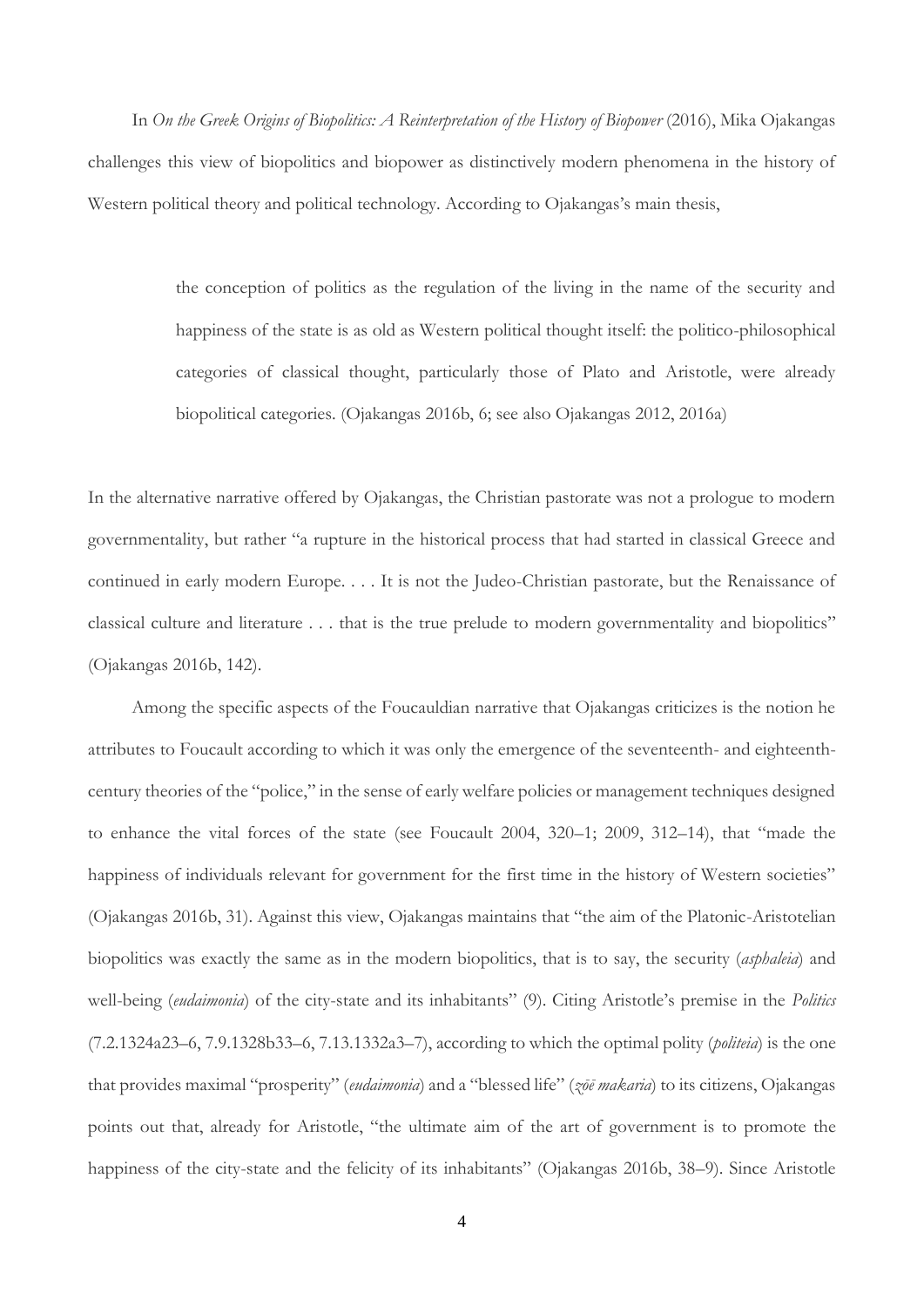starts his discussions of the material framework of the *polis* by considering the quantity and quality of its multitude of people (*plēthos tōn anthrōpōn*) as its most basic prerequisite (*Pol.* 7.4.1326a5–7), Ojakangas goes on to claim that "the main means for achieving this end" is "the regulation of the quality and quantity of population according to the immanent norms of life known through the scientific inquiry of human nature" (Ojakangas 2016b, 39).

That Aristotle's ethics and political thought indeed revolve around *eudaimonia*, happiness, prosperity, or human fulfillment, is certainly undeniable. Foucault, too, is fully aware how focused the entire Western tradition of political thought has been on happiness as the aim of political government the Aristotelian tradition culminating in Thomas Aquinas, in particular (Foucault 2004, 239; 2009, 233). If concern with the happiness of the civic community is taken as a defining feature of biopolitics, "biopolitics" would indeed be practically coextensive with political theory since antiquity. However, there is a decisive distinction to be made between the classical and the modern forms of this concern. Foucault maintains that it is only with the modern conception of the "reason of state" or "national interest" (*raison d'État*) that this happiness and felicity, the ultimate instance of which Aristotle and Aquinas had situated beyond the political realm and, to a certain extent, beyond ordinary "terrestrial" human life itself, becomes fully immanent to the life of the state.

> Royal government [for Aquinas] did indeed fall under a particular terrestrial art, but its final objective was to ensure that on leaving their terrestrial status, and freed from this human republic, men can arrive at eternal bliss [*félicité*] and the enjoyment [*jouissance*] of God. This means that, in the end, the art of governing or ruling in Saint Thomas was always organized for this extraterrestrial, extra-state . . . purpose . . . and, in the last and final instance, it was for this end that the *res publica* had to be organized. . . . The end of *raison d'État* is the state itself, and if there is something like perfection, happiness [*bonheur*], or felicity [*félicité*], it will only ever be the perfection, happiness, or felicity of the state itself. (Foucault 2004, 264; 2009, 258)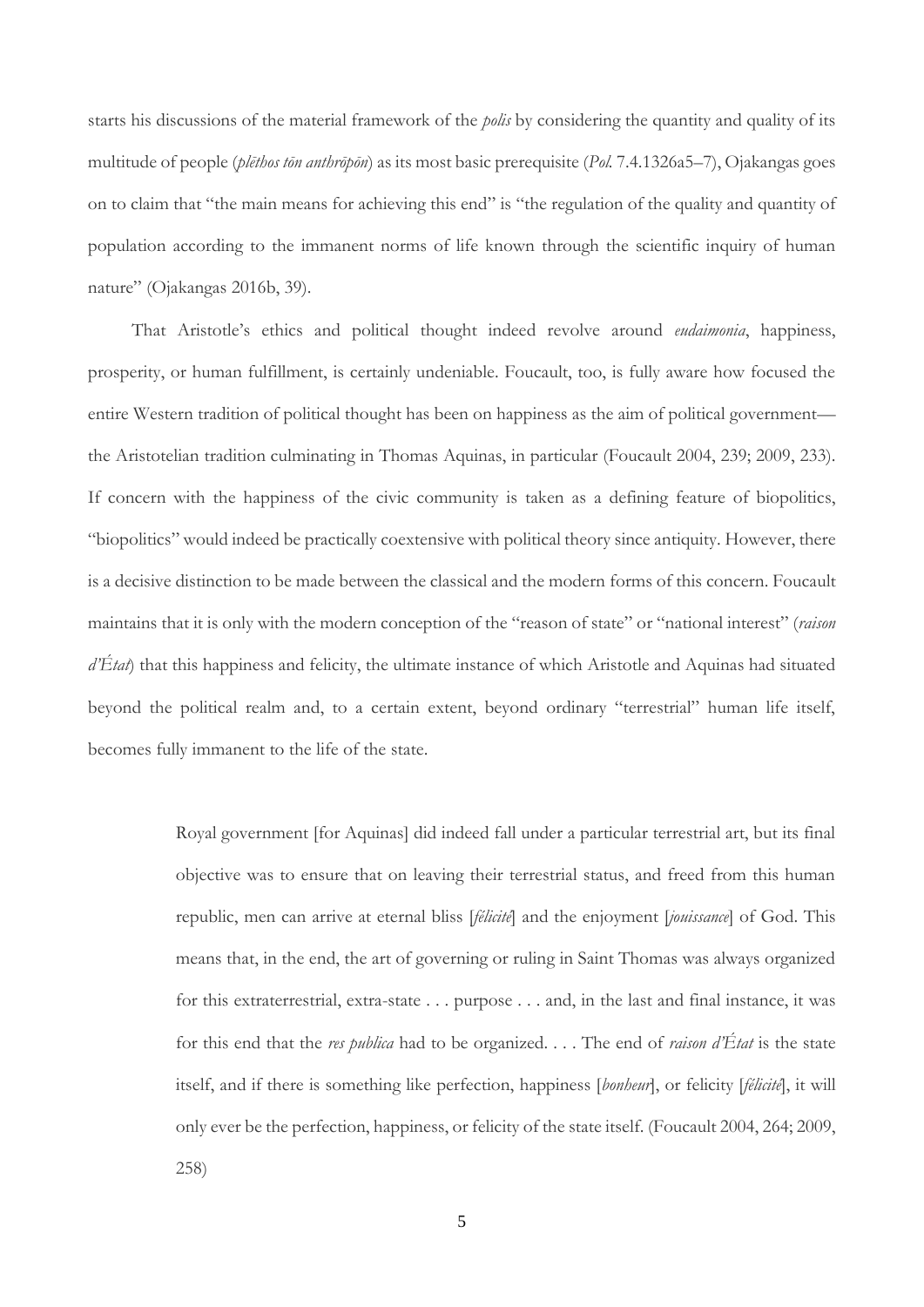What, for Foucault, is specific to the modern "police" or "policy" state is the "connection between strengthening and increasing the powers of the state, making good use of the forces of the state, and procuring the happiness of its subjects"—this happiness being now understood as the "well-being" (*bienêtre*) or welfare of individuals that constitutes the strength of the state (Foucault 2004, 335; 2009, 327–8). In other words, while for Aristotle and Aquinas the political realm is ultimately an instrument for making possible the supreme individual felicity, for modern state reason, civic well-being becomes an instrument for enhancing the forces of the state.

Foucault's distinction gives us a useful tool for comparing and contrasting the Aristotelian-Thomistic understanding of the kind of fulfillment that is the ultimate aim of polities with the happiness inherent in modern "governmentality," in which, for Foucault, political power for the first time assumes a genuinely biopolitical form. In what follows, I will briefly sketch out such a contrast and suggest that the Aristotelian *eudaimonia* and the Thomistic *beatitudo* are inherently "*meta*-biopolitical" ideals, in the sense that they are situated above and beyond the realm of "human affairs"—beyond human life in its ordinary biological and terrestrial form and beyond politics as the intersubjective realm in which human affairs are played out. Finally, I will point to the Hobbesian theory of the commonwealth as a distinctive turn to a modern, truly "biopolitical," and immanent understanding of civic happiness as essentially consisting in the preservation of life itself and the optimization of its inherent (subjective, material, biological) quality. In the modern liberal and utilitarian paradigm, life itself is promoted, according to Hannah Arendt, to the position of the "highest good," the *summum bonum*.

### *2. Aristotle and Aquinas: The Transcendence of the Blessed Life*

The basic premise of Aristotle's *Politics*, stated at the very outset of book 1 (*Pol.* 1.1.1252a1–7), is that all human communities (*koinōniai*) are constituted for the sake of some good (*agathon*); accordingly, as the supreme (*kyriōtatē*) and most comprehensive (*periechousa*) type of community, the *polis* aims at the supreme good. The *polis* grows out of more primitive types of community that address immediate or long-term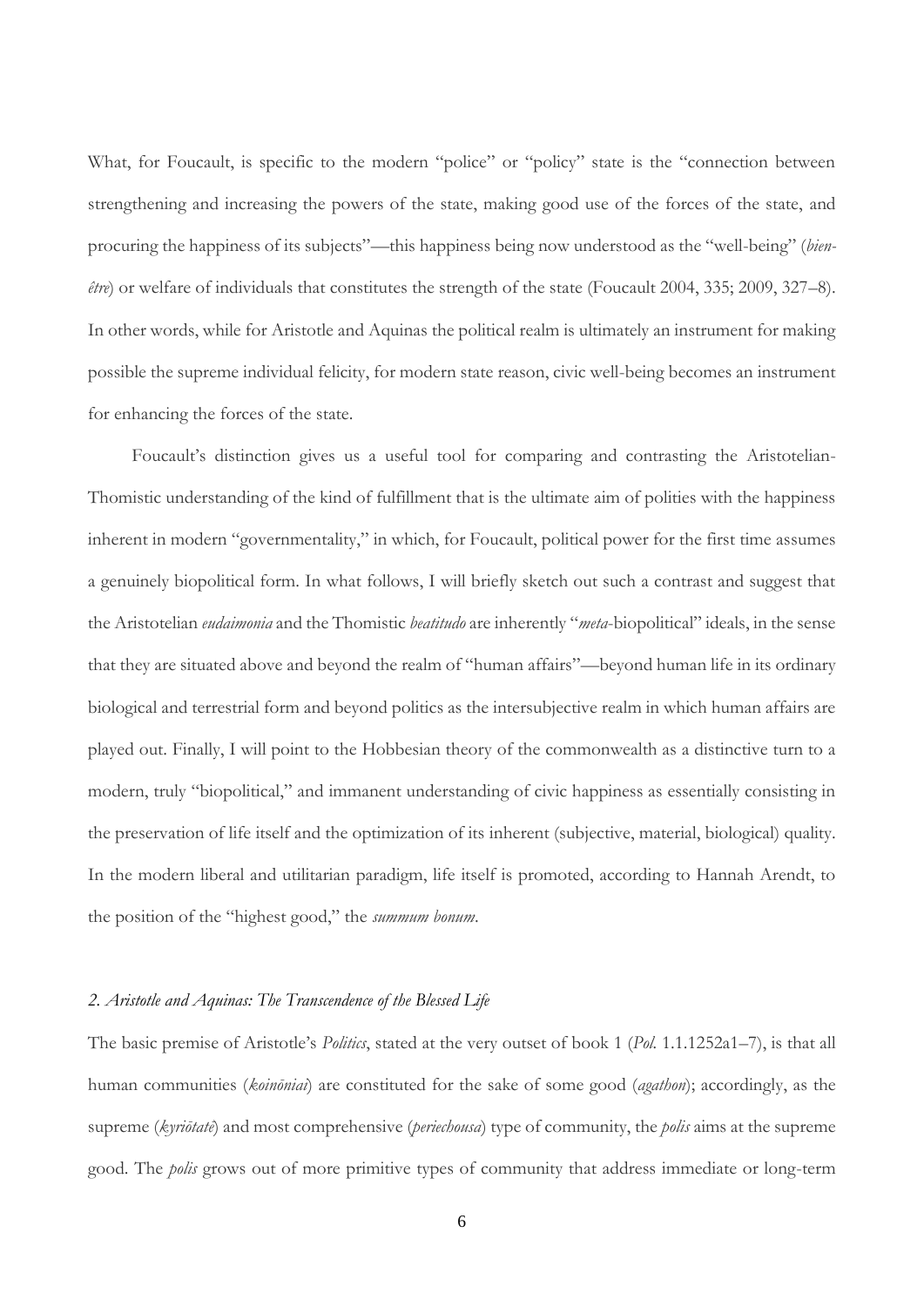biological and economic necessities: households (*oikiai*), which are unions of husband and wife for the purpose of producing offspring, and of master and slaves for the organization of necessary labor, and villages (*kōmai*), which are conglomerations of households. The *polis,* however, is more than the sum of these constituent parts, more than an extended household or village: it exists not simply in order to guarantee mere staying alive (*zēn monon*), but for the sake of a specific, qualified kind of being-alive, "living well" (*eu zēn*; 1.2.1252a26–b30; 3.9.1280a31–2).<sup>3</sup>

The supreme good that is the purpose of the political community is a certain kind of good life within a civic framework, a form of *bene vivere politice,* as Aristotle's *kalōs politeuesthai* (*Pol.* 2.9.1269a34–5) was rendered in the Latin translation of William of Moerbeke.<sup>4</sup> This good life involves a "happiness" (*eudaimonia*) consisting in a life that is freely chosen (*zēn kata proairesin*) for its own sake, and for that reason, a community of unfree beings, such as slaves or nonhuman animals, can never qualify as a *polis* (3.9.1280a32–4). The fact that civic happiness is based on choice rather than necessity means that it cannot be defined by mere material interests: the *polis* is not primarily an economic cooperative for the purpose of protecting and accumulating property or advancing trade, nor does it exist simply for the sake of military organization or simply in order to guarantee the judicial rights of its citizens (1280a25–31, 34– b33). Aristotle explicitly rejects the idea that the political community could be based on a mere extrinsic contract or covenant (*synthēkē*) between individuals, without a qualitative transformation of the life of these individuals *qua* citizens (1280b10–12). Rather, it is only by becoming citizens that the members of households and families gain access to a life characterized by completeness and self-sufficiency (*zōē teleia kai autarkēs*), which is what living happily and appropriately (*zēn eudaimonōs kai kalōs*) fundamentally means (1280b33–5, 40–1281a2).

<sup>3</sup> As I have argued elsewhere (Backman 2017), this Aristotelian distinction between *zēn monon* and *eu zēn*, "merely living" and "living well," is the most appropriate rendering of what Agamben (1995, 3–4; 1998, 1–2) designates as the allegedly Aristotelian distinction between *zōē* and *bios*. On the problematic nature of Agamben's distinction, see also Finlayson 2010 and Miller 2020.

<sup>4</sup> On *bene vivere politice*, see Albertus Magnus, *Politicorum libri VIII* 2.7.b; Thomas Aquinas, *Sententia libri Politicorum*, 2.13.2.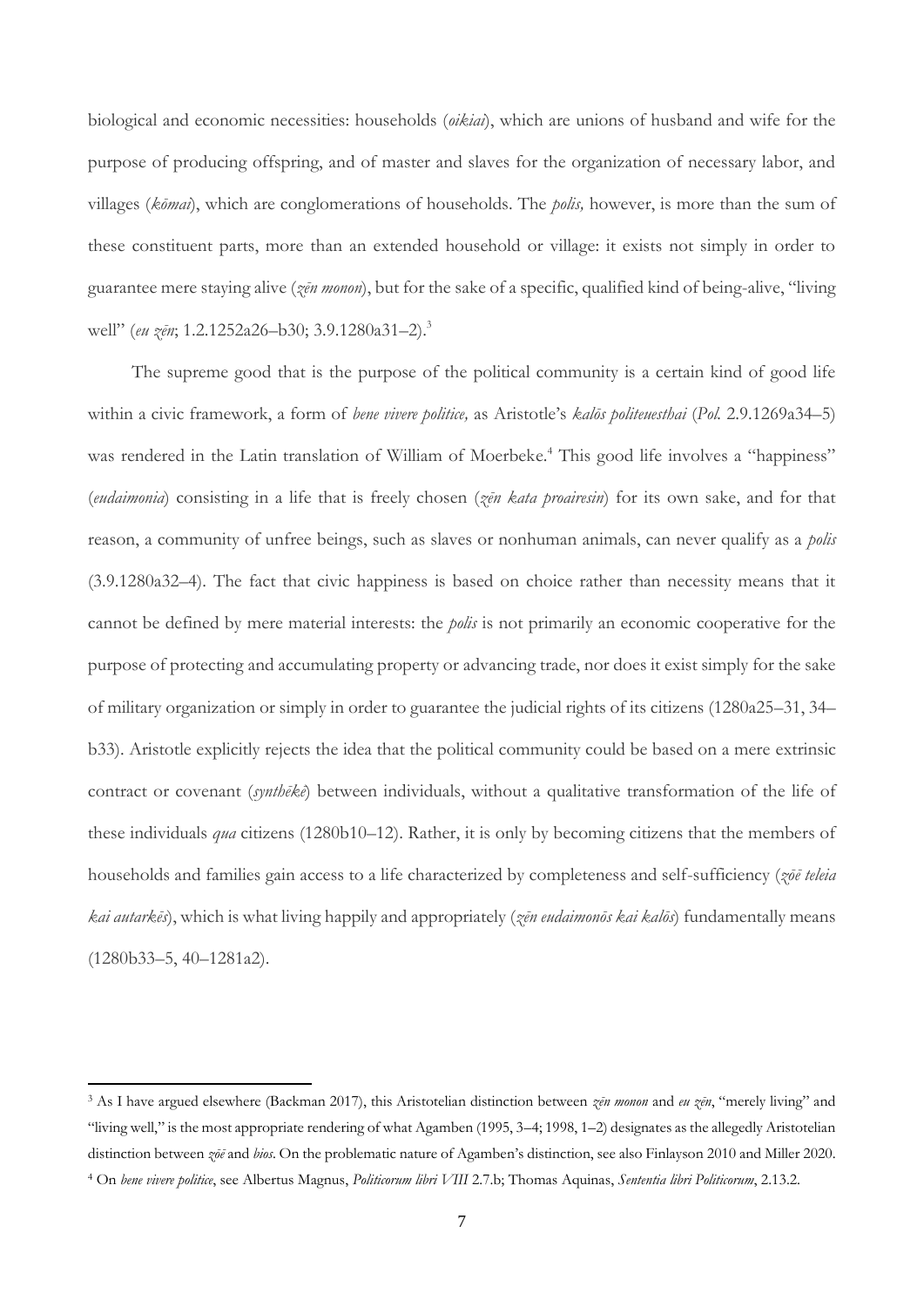What this complete and self-sufficient life of happiness consists in precisely is not really specified by Aristotle in the *Politics*. This is because politics is subservient to ethics. In the *Politics*, Aristotle simply posits that there is one mode of life (*bios*) that is maximally fulfilling and maximally "happy" for all human beings, taken either as individuals or as members of a political community (*Pol.* 7.3.1325b30–2), and it is ultimately the task of ethics to determine the nature of this absolutely supreme mode. Political science is an instrumental study whose task is to elaborate what type of political order (*taxis*) optimally allows any given individual to pursue the most blissful (*makarios*) way of life (7.2.1324a23–5). This instrumental role makes Aristotelian political theory, as Ojakangas (2016b, 12) notes, a largely technical inquiry into the organization of political life involving large amounts of empirical material, rather than a true "political philosophy" oriented to fundamental rational principles. The principal domain of this inquiry includes questions related to the material and institutional organization of the *polis*—geographical location, the physical structure of the settlement, political constitution, political institutions and offices, customs, norms, and laws. Political science inevitably also involves extensive considerations encroaching upon the domain of the household, *oikos,* as the biological and economic foundation and infrastructure of the *polis*; these include the quantity and quality of the population with its implications for the management of sexual relations, marriage, reproduction, and education as well as the role of women, slaves, and children, and the distribution of wealth and labor. On the technical level of means, Aristotelian political science thus certainly has an important "biopolitical" dimension, even though its focus is not biological life as such.

The question concerning the supreme *bios* is touched upon in the *Politics* only to the extent to which it involves participation in public affairs, as the ethical role of public life naturally has implications for the optimal organization of the *polis* (*Pol.* 7.2.1324a13–23). It is argued by Aristotle that true fulfillment cannot consist in the possession of any external good or in any bodily state but must rather be based on the ability to exercise a certain virtue or excellence (*aretē*) of the soul (7.1.1323a21–b36). This leaves us with two main candidates for the best mode of life: the life of political participation and action (*bios politikos kai praktikos*), based on the virtue of practical prudence (*phronēsis*), and the contemplative life (*bios*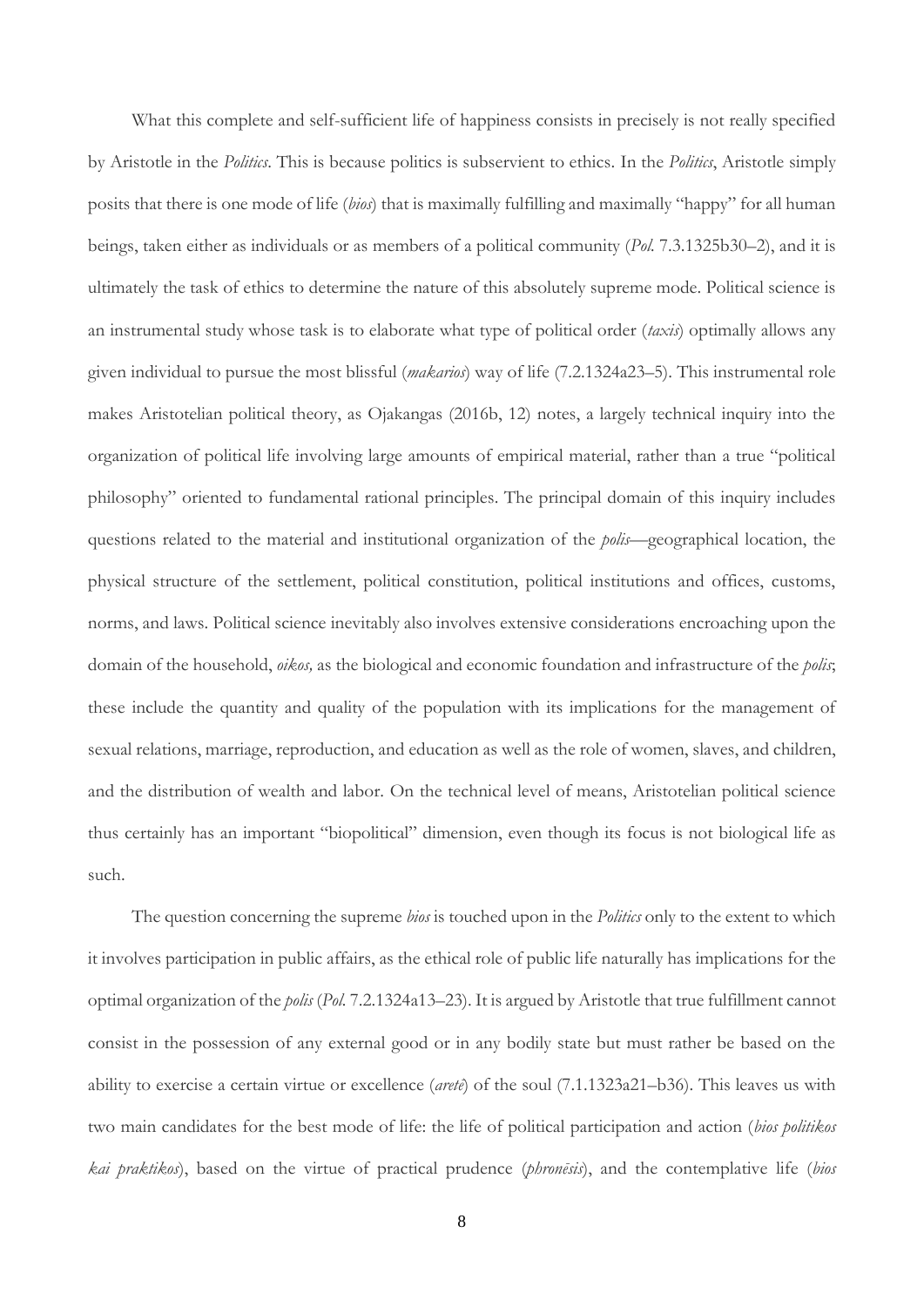*theōrētikos*) of the philosopher, based on the virtue of theoretical wisdom (*sophia*; 7.2.1324a25–35; see also *Eth. Nic.* 6.5.1140a24–b11, 6.7.1141a20–b8, 6.8.1141b23–1142a10). Aristotle agrees with those who favor the political life that the best mode of life cannot be an inactive one; flourishing necessarily involves action in the sense of the exercise of a virtuous capacity (*Pol.* 7.3.1325a16–b16). Yet the life of action, Aristotle emphasizes, is not necessarily a *public* life of *political* action, as many of his contemporaries would have been inclined to suppose. Action, *praxis*, is defined by Aristotle as an activity that does not aim beyond itself but is rather itself its own end. Applying this definition of action, the most perfect and complete form of action is precisely the most self-sufficient and self-immanent one: "The life of action is not necessarily oriented to others, as some believe, nor are only those thoughts active [*praktikas*] that concern the external results of acting; much more active are the contemplations [*theōrias*] and acts of thinking that are their own ends [*autoteleis*] and take place for their own sake" (7.3.1325b16–21; my translation). Aristotle has thus implicitly answered the question concerning the happiest *bios*: it is the life of self-referential contemplation, the *bios theōrētikos*, which, according to Aristotle's definition of *praxis*, is also the most "active" or "action-related," *praktikos* (on this, see also Backman 2010).

This answer is explicitly given and elaborated in the *Nicomachean Ethics*. Aristotle enumerates three main modes of life that are freely chosen for their own sake: the life of enjoyment (*bios apolaustikos*), the life of political participation (*bios politikos*), and the life of contemplation (*bios theōrētikos*). Of these, the first, despite its popularity, is instantly dismissed by Aristotle as a life "fit for cattle"; but even the second, focused on the quest for recognition through public activity, is not truly self-sufficient, since honor or recognition (*timē*) is dependent also on those who recognize, not only on the one who is recognized (*Eth. Nic.* 1.5.1095b17–26). We are thus left with contemplation (*theōrein*), which is the active exercise of wisdom (*sophia*) or comprehensive understanding, one of the principal intellectual virtues of the human soul (6.7.1141a16–22, 6.13.1145a6–11). The contemplative beholding of reality as a whole in the light of its fundamental, necessary, and permanent intuitive metaphysical principles is the most self-sufficient, enjoyable, and carefree activity, one that elevates the one who contemplates above the concerns and vicissitudes of communal human affairs (10.7.1177a12–b26). As such, the life of contemplation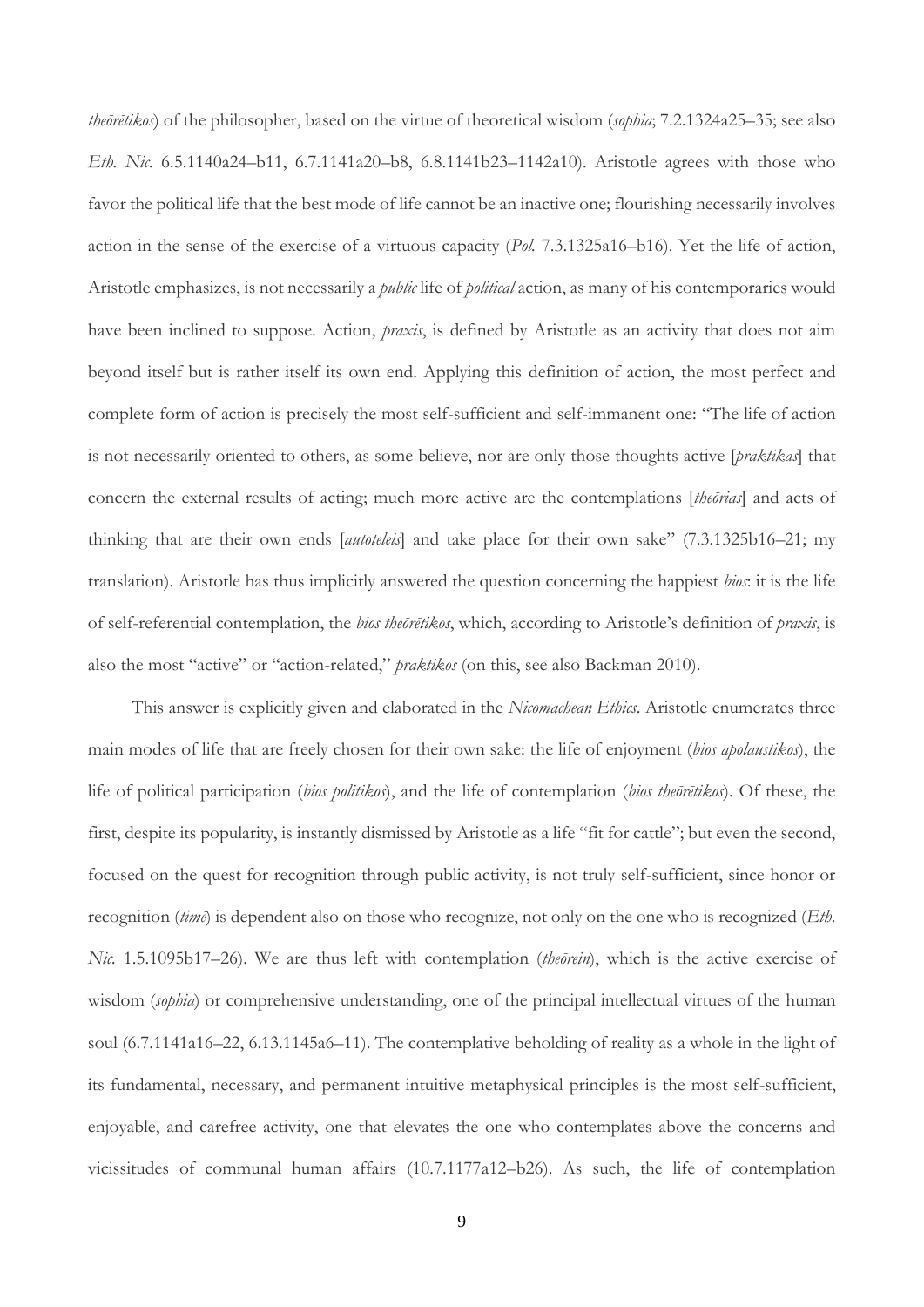constitutes the supreme human fulfillment, *eudaimonia*. Yet, Aristotle points out, as the closest approximation of the human being to the perfect activity of the metaphysical divinity, consisting in an immediate and complete reflective awareness of being-aware (*noēsis noēseōs*; *Metaph.* 12.9.1074b34–5), contemplation is in fact something more than human, something superhuman:

> Such a [contemplative] mode of life [*bios*] would be superior to the human mode of life; for one will not pass one's life [*biōsetai*] in this manner to the extent that one is human, but rather to the extent that there is something divine [*theion*] present in oneself. . . . If the intellect [*nous*] is indeed divine with respect to the human being, the mode of life according to the intellect is divine with respect to the human mode of life. One must not heed those who demand that one must consider human things, being a human, or mortal things since one is a mortal; rather, one must be immortal [*athanatizein*] to the extent that this is possible and do everything in order to live according to that which is supreme in oneself. (*Eth. Nic.* 10.7.1177b26–8, 30– 4; my translation)

Since the human being is not the supreme being in the cosmic order—there are many far more divine, that is, intransient, necessary, and self-sufficient, things (*Eth. Nic.* 6.7.1141a20–b2)—the supreme human life, in which the human being maximally approximates the perfect and permanent life of the divinity, is not truly "human" but rather divine. The ultimate end of the *polis* is to make possible the life of contemplation—the activity of the philosopher—by providing the necessary institutional background framework of security, freedom, and leisure. The task of political science is to establish how this framework is to be organized and what kind of material, biological, and economic infrastructure is needed to support it. Politics is subservient to ethics and ethics is subservient to metaphysical theology. Politics must be based on biopolitics, on the proper administration of biological life and natural necessity, but the true end of politics is ethical and, literally, *meta-*biopolitical: the political realm serves a mode of life, a *bios*, that transcends the ordinary concerns of the situated, embodied, and temporal human *bios*.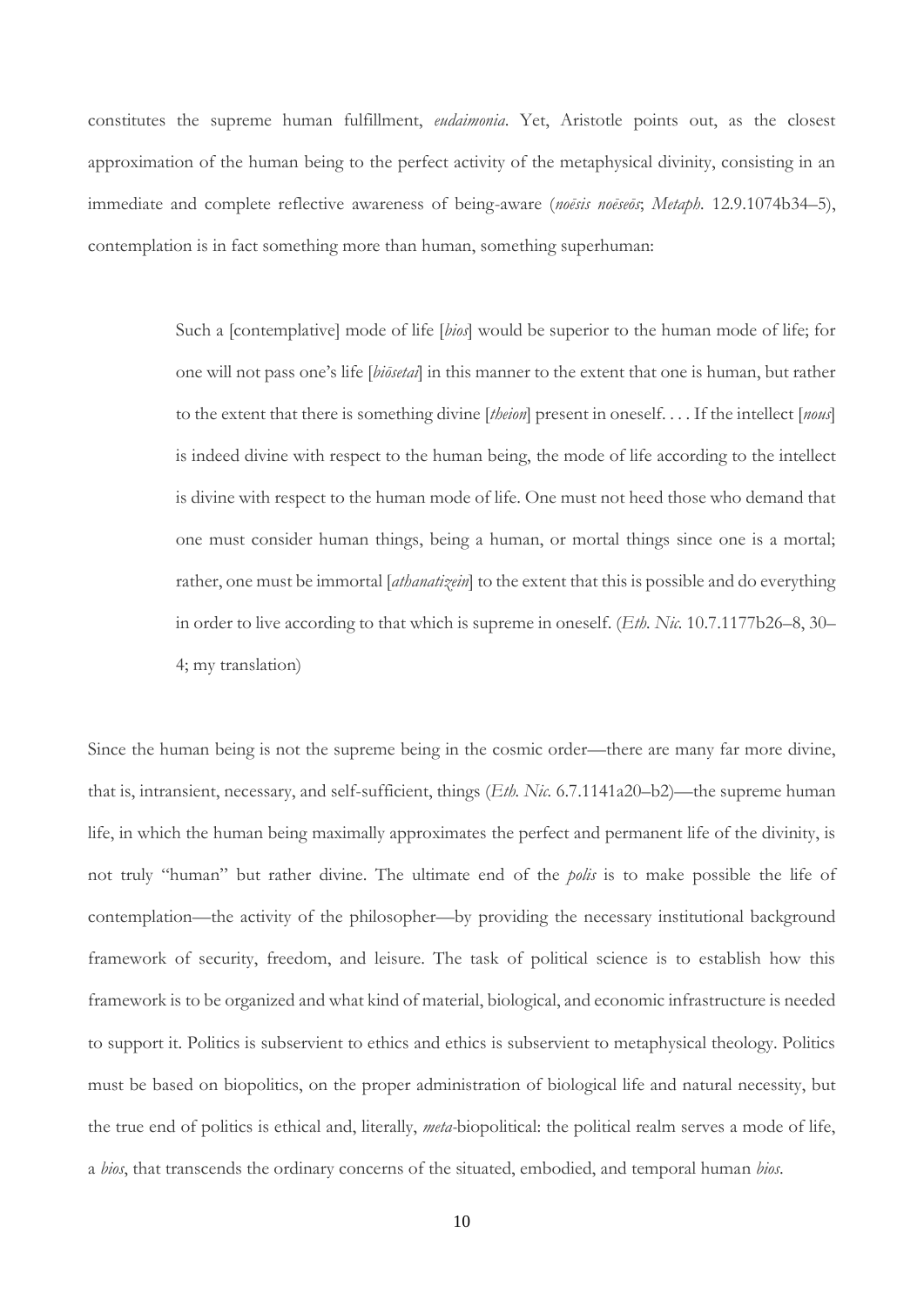This was the fundamental premise of Aristotelian political philosophy, a tradition that remained without much consequence or relevance during the Hellenistic and Roman periods, in classical Arabic philosophy, and in the early Middle Ages, but was reappropriated at the height of scholasticism by Albertus Magnus and Thomas Aquinas and transposed into the Christian monarchical framework.<sup>5</sup> *De regno* (On Kingship), an unfinished treatise traditionally attributed to Aquinas—apparently originally intended as a gift to King Hugh II of Cyprus and later completed by Bartholomew (Tolomeo, Ptolemy) of Lucca under the title *De regimine principum* (On the Government of Rulers; see Dyson 2002, xix) reiterates the basic premise of Aristotle's *Politics*. Human beings gather into a civic community in order to live well together (*ut simul bene vivant*), and the good life (*bona vita*) is life in accordance with virtue (*secundum virtutem*); thus, a true civic multitude (*multitudo*) is one that is directed by the same laws and the same government *(regimen)* to live virtuously *(De regno* 2.3.58–73 [1.15]).<sup>6</sup> However, for Aquinas, in contrast to Aristotle, supreme fulfillment does not consist in the exercise of a virtue; rather, virtuous temporal life is only a means for attaining the ultimate end (*ultimus finis*) common to the individual and the community, namely, the eternal enjoyment of God (*fruitio divina, fruitio Dei*) in the hereafter, which is also the ultimate happiness or beatitude (*ultima beatitudo*; 2.3.32–8, 74–80 [1.15]). In the *Summa Theologica*  (1a.2ae.q3) Aquinas demonstrates, closely following the reasoning of the *Nicomachean Ethics,* that ultimate and perfect beatitude consists in the perfect activity of the contemplative or speculative intellect (*intellectus speculativus*)—more specifically, in an active contemplation (*contemplatio*) or vision (*visio*) of God's essence. This contemplative vision is delight (*delectatio*) or enjoyment (*fruitio*) insofar as it is not merely "intellectual"

<sup>5</sup> Aristotelian political theory was to a certain extent studied and developed within the original Peripatetic school, but access to the text of the *Politics* was severely limited during the Hellenistic period and late antiquity; the only Greek commentary on the *Politics* was a twelfth-century work by Michael of Ephesus of which fragments have been preserved in the manuscript scholia published in the 1909 Immisch edition of Aristotle's *Politics* (see Immisch 1909, xv–xx). On this reception history of the *Politics,* see Horn 2008; O'Meara 2008. No Arabic translation of the *Politics* has been discovered, and it only became relevant for medieval philosophy with the appearance of the Latin translation of William of Moerbeke (ca. 1260) and the subsequent Latin commentaries by Albertus Magnus (ca. 1264–7) and Thomas Aquinas (ca. 1269–72); see Söder 2008.

<sup>6</sup> There are two different main ways of dividing *De regno* into book and chapters. I use here the division adopted in volume 42 the Leonine edition of Aquinas's *Opera omnia*; the alternative division is given in brackets.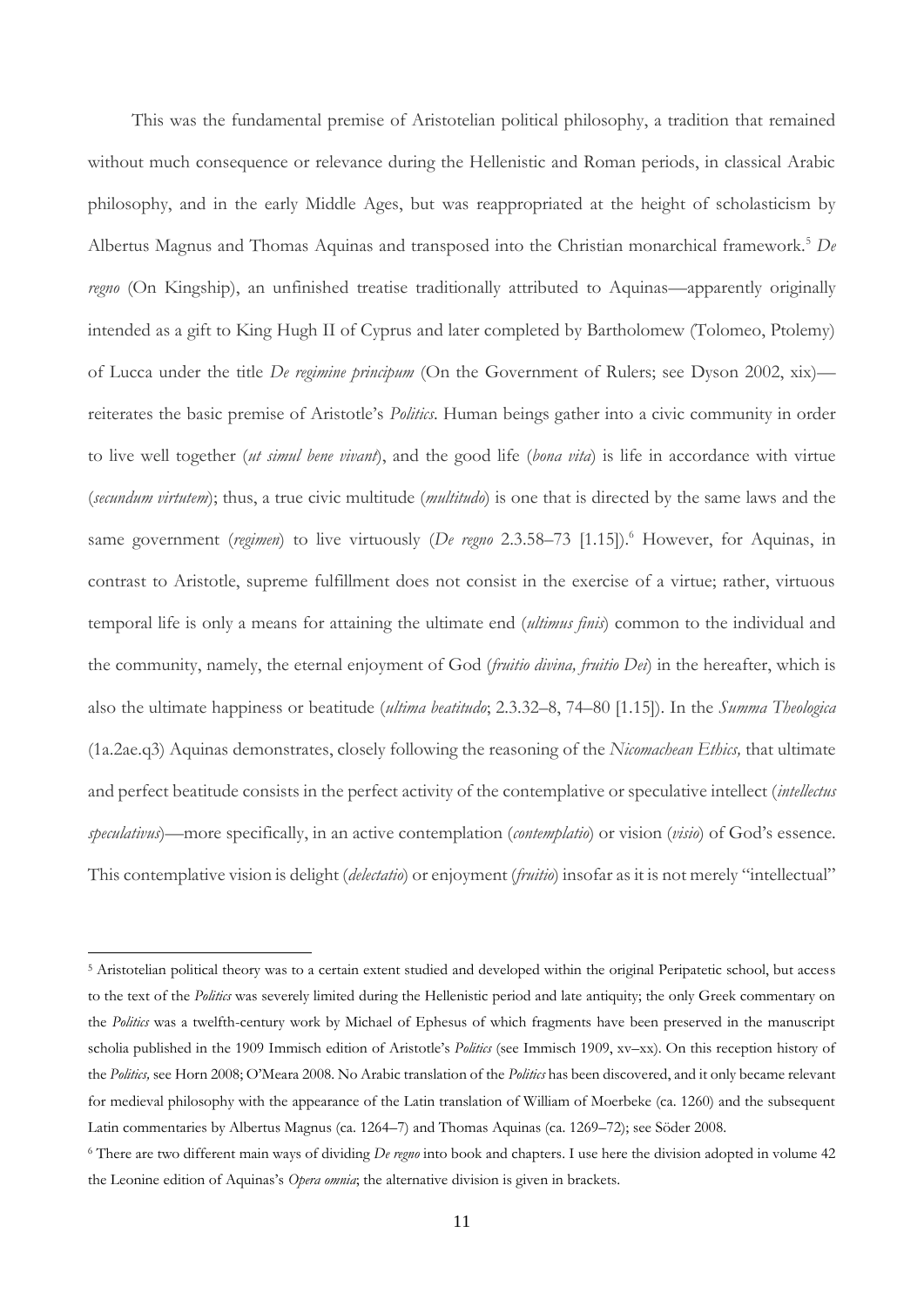but also an attainment of the final end of the human will (*voluntas*). Ultimate beatitude is not attainable by human virtue alone, but also requires divine grace (*gratia*) and is thus dependent on divine government (*De regno* 2.3.94–8 [1.15]); nonetheless, the basic function (*officium*) of the temporal government of the king is to "promote the good life of the multitude in such a way as to make it suitable for the attainment of heavenly beatitude" (2.4.22–4 [1.16]; my translation). For Aquinas, in an even more radical sense than for Aristotle, the happiness that is the final end of civic government is thus entirely "meta-bio-political" situated not only beyond communal and public life but beyond temporal and this-worldly human life in general. But even for Aquinas, as Ojakangas points out, optimal governmental technique involves not only moral but also "biopolitical" considerations of and interventions in the material and biological infrastructure of the human political community, such as climate, physical surroundings, food supply, health, and trade (2.5–8 [2.1–4]; Ojakangas 2016b, 130–1).

# *3. Hobbes and Modernity: The Life-Immanence of Happiness*

We thus see that on the level of political technique, biopolitical considerations have indeed been an integral aspect of political theory since antiquity. Interventions into the material—biological and economic—domain of human life, which constitutes the infrastructure of the political domain, were deemed necessary by the Aristotelian-Thomistic tradition in order to organize the optimal political framework most conducive to the ultimate end of individual and communal human life: perfect happiness. Yet this end itself was seen by the tradition as metabiopolitical, transcendent to the biological and communal levels of human existence. Political thought thus arguably became truly and completely biopolitical only at the point at which this transcendence was abandoned and the ultimate end and aim of politics was itself made immanent to the biological and the political. As Roberto Esposito (2008, 17, 46–7, 57–9, 149), among others, has shown, this happens, most clearly, at the threshold of modern political thought, in the work of Thomas Hobbes.<sup>7</sup>

<sup>7</sup> On biopolitics in Hobbes, see also Hull 2009, 14, 137–46; Piasentier and Tarizzo 2016. For Arendt's reading of Hobbes as *the* philosopher of the bourgeoisie and its interest in private acquisition, see Arendt 1979, 139–47; 1998, 31.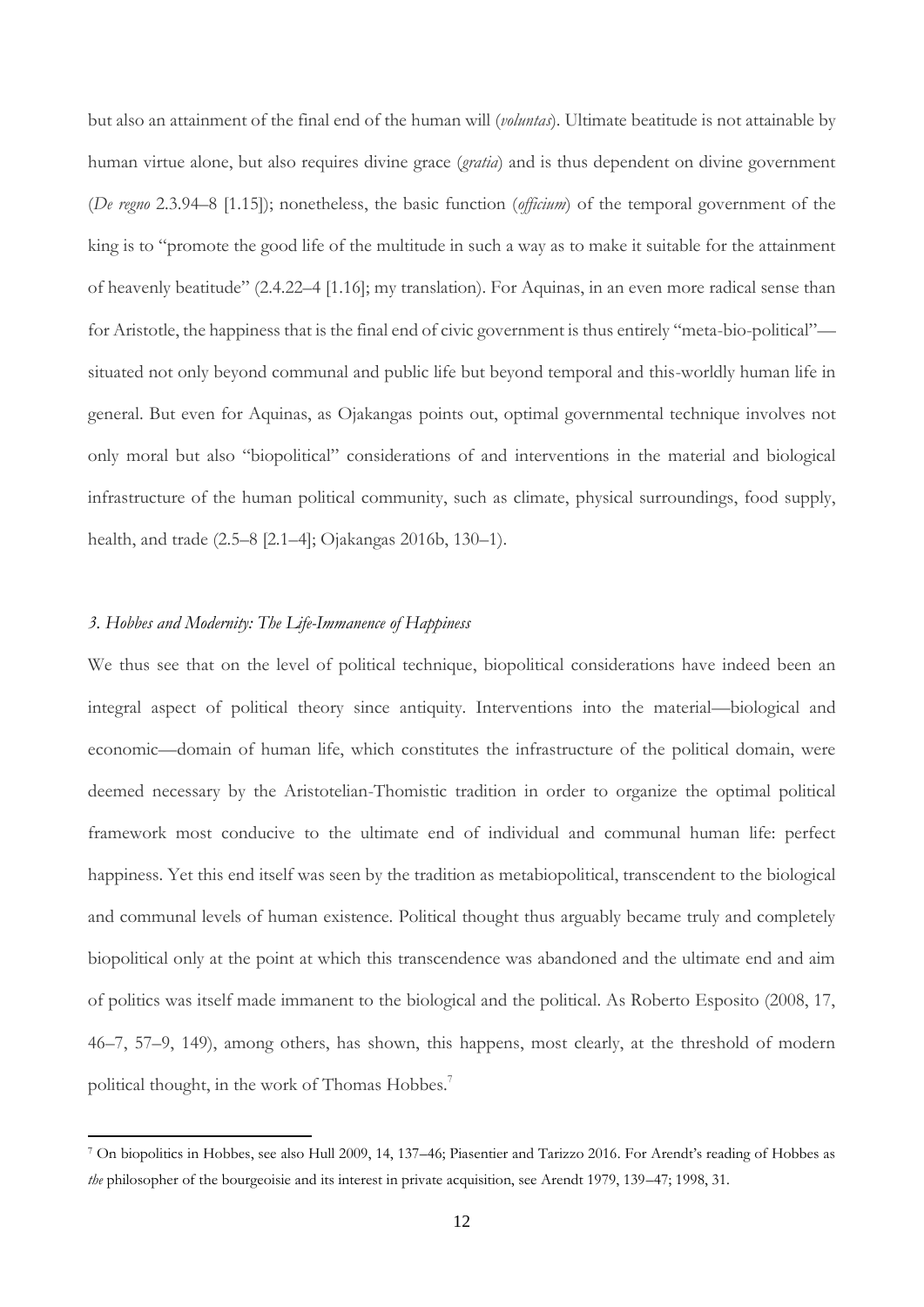Hobbes begins the second part of his *Leviathan* (1651)*,* "Of Common-wealth," by stating the fundamental aim of the commonwealth:

> The finall Cause, End, or Designe of men . . . in the introduction of that restraint upon themselves, (in which wee see them live in Common-wealths,) is the foresight of their own preservation, and of a more contented life thereby; that is to say, of getting themselves out from that miserable condition of Warre, which is necessarily consequent . . . to the naturall Passions of men. (Hobbes, *Leviathan* 2.17.85)

The final end of life in a political community is the "contentment" afforded by the preservation of life, which, in the prepolitical state of nature—for Hobbes, inherently a state of war consisting in the famous "warre of every man against every man" (*Leviathan* 1.13.63)—is constantly under the threat of violent death due to the "natural passions" of human beings, such as lust for honor and dignity, pride, envy, hatred, and vengefulness. Peace and preservation are brought about only through the fusion of conflicting individual wills into a common will under civil government; this is by no means a natural process, but indeed contrary to the human being's natural inclinations and based purely on an artificial covenant (2.17.87). It follows from this artificial character of the commonwealth that it can have no "natural" end, as in Aristotelian teleology, apart from the purpose for which human beings decide to enter into a civil covenant—that is, their desire to leave the state of war in order to preserve their lives. Moreover, Hobbes explicitly rejects the Aristotelian doctrine of an ultimate end of human life as such in the sense of a final object of all desire; desire is rather by nature an endless pursuit of transient and changing objects.

> [W]e are to consider, that the Felicity of this life, consisteth not in the repose of a mind satisfied. For there is no such *Finis ultimus*, (utmost ayme), nor *Summum Bonum*, (greatest Good,) as is spoken of in the Books of the old Morall Philosophers. Nor can a man any more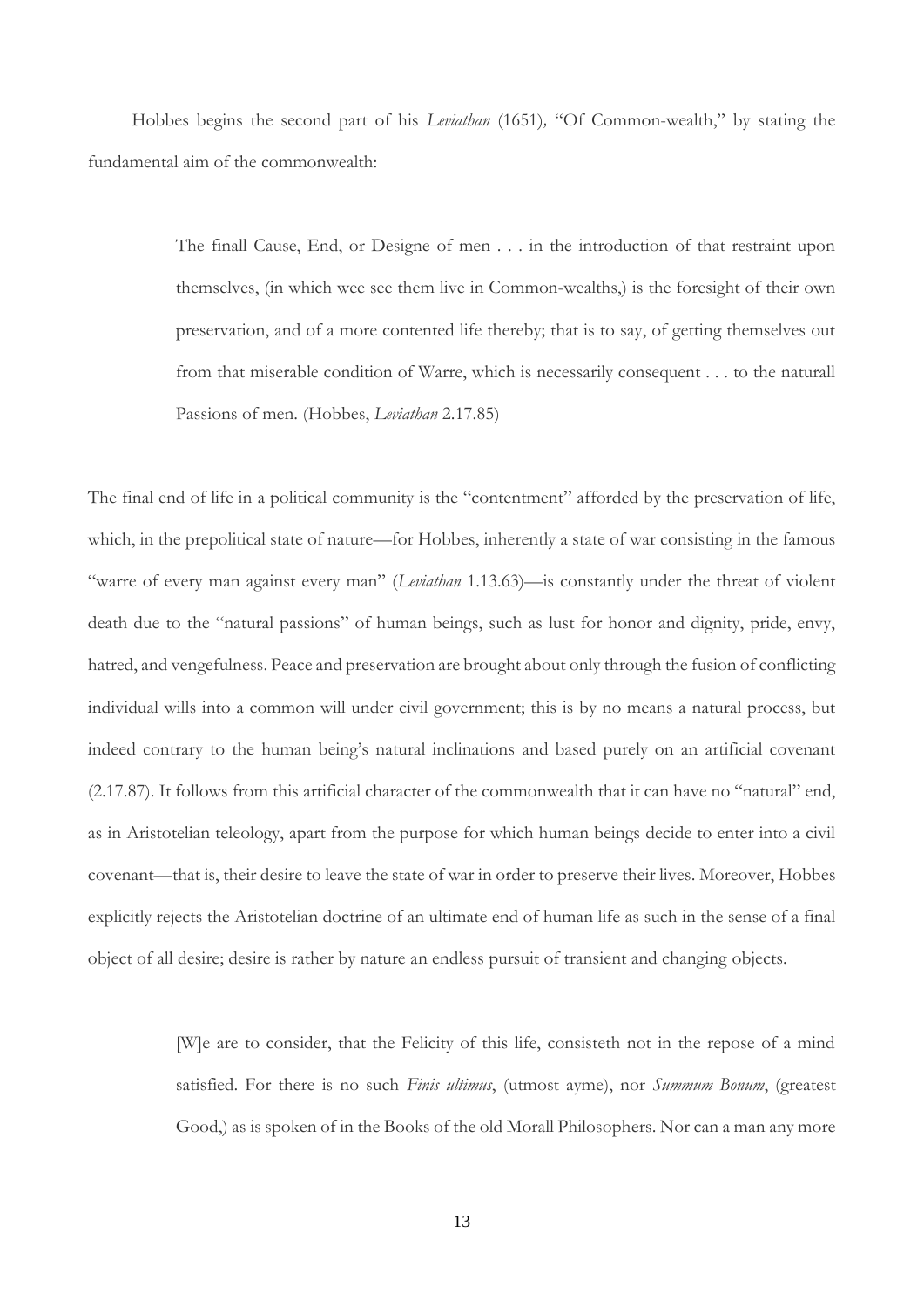live, whose Desires are at an end, than he, whose Senses and Imaginations are at a stand. Felicity is a continuall progresse of the desire, from one object to another. (*Leviathan* 1.11.47)<sup>8</sup>

The "Felicity of this life"—as opposed to the Thomistic beatific vision and other joys of the hereafter, which Hobbes considers incomprehensible from our viewpoint in the here and now—consists in "continuall prospering," that is, "[c]ontinuall *successe* in obtaining those things which a man from time to time desireth. . . . For there is no such thing as perpetuall Tranquillity of mind, while we live here" (*Leviathan* 1.6.29).

By contrast, there is a *summum malum,* a universal greatest evil: violent death, the fear of which is the greatest fear for all humans (Hobbes, *De cive* ep. ded. 10, 1.2.18). It is the fear of death, together with the "Desire of such things as are necessary to commodious living; and a Hope by their Industry to obtain them," that motivates humans to establish a commonwealth under a sovereign power for the sake of peace (*Leviathan* 1.13.63). The "ultimate end" of the commonwealth is thus primarily negative: avoidance of violent death and preservation of life in order to allow individuals to pursue the fulfillment their various, shifting, and unending desires by seeking "commodious living" through private industry.

In *De cive* (On the Citizen, 1642), Hobbes elaborates that civic "safety" (*salus*) does not mean simply the preservation of life in whatever condition (*vitae qualitercunque conservatio*) but rather the safeguarding of "happy life" (*vita beata*), of the possibility to live "in a maximally pleasurable way" (*iucundissime vivere*) to the extent that this is allowed by the human condition (*conditio humana*). Therefore, rulers are expected to provide their subjects with the means of sustaining not only "mere life" (*vita modo*) but also delight (*delectatio*), that is, with things that will enable the citizens to grow "strong" (*fortes*; *De cive* 2.13.4). But it turns out that this happy, delightful, pleasurable, and reinforced life amounts to nothing more than the "commodious" life of material prosperity acquired through work. Hobbes does take into consideration

<sup>8</sup> On the early modern transformations in the philosophical concept of happiness and the break with the Aristotelian *eudaimonia*  and the Christian *beatitudo,* see Spaemann 1974a, 1974b. On Hobbes on happiness, see also Kitanov 2011; Foisneau 2014; Hamilton 2016; Airaksinen 2019, 163–80.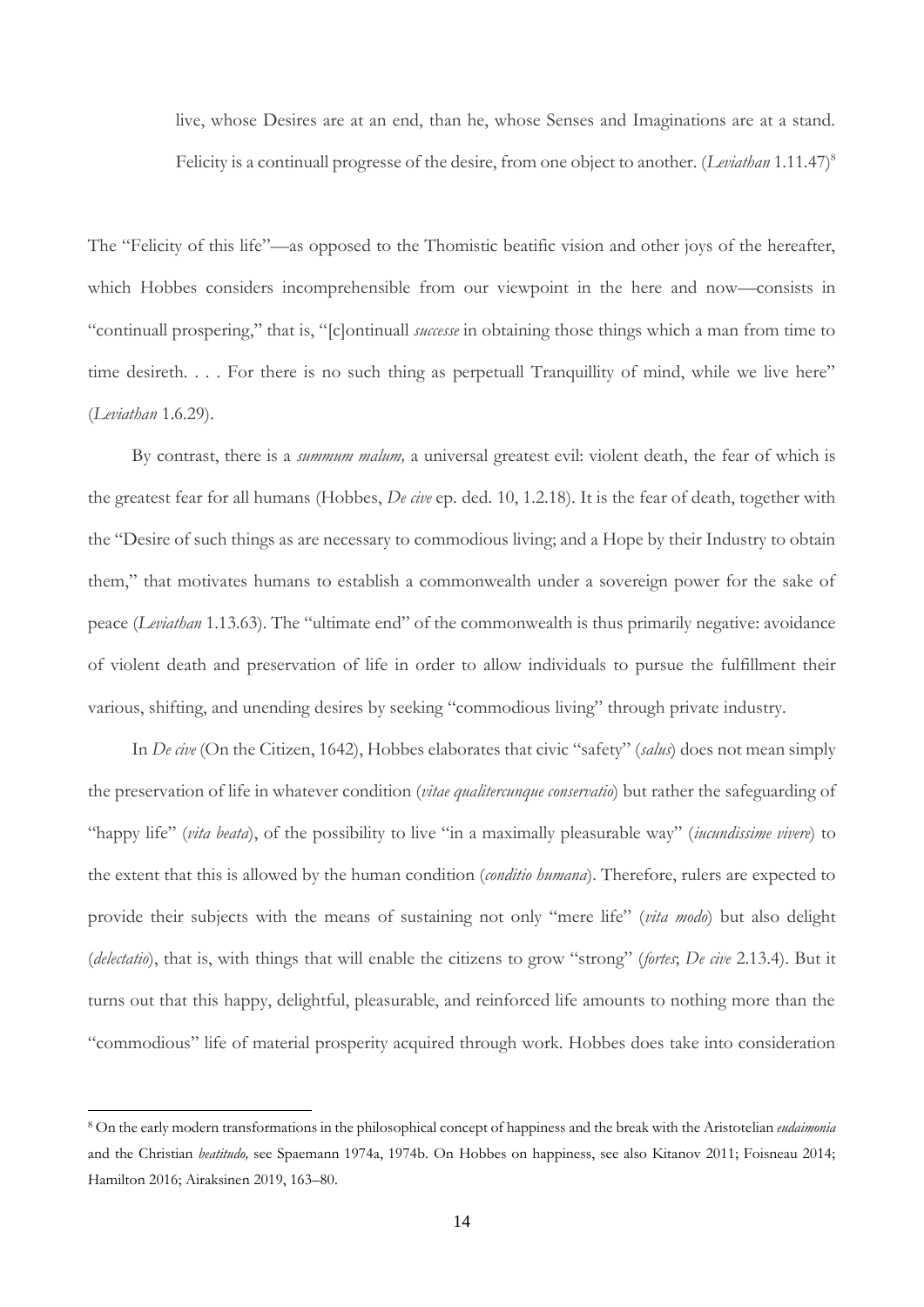the Thomistic notion that it is the ultimate task of rulers to guide their subjects towards eternal salvation (*salutem aeternam*), noting that the princes themselves generally believe this to be their duty, and that there is no reason why they should not heed their conscience (*conscientiam*) in this matter (2.13.5). However, insofar as *this* (temporal) life is considered (*quae hanc tantum vitam spectant*), there are four main concrete benefits (*commoda*) that sovereign government holds out to its subject: protection from external enemies, preservation of internal peace, private enrichment to the extent that is allowed by public security, and enjoyment of a liberty harmless to others. "Even the supreme commanders [*imperatores*] can contribute no more to civic happiness [*faelicitatem civilem*] than that, preserved from external and civil war, they [the citizens] may enjoy [*frui*] the works of their industry" (2.13.6; my translation). Here, then, in stark contrast to the Thomistic ideal of eternal salvation and the enjoyment of God—which, for Hobbes, has become a matter of faith and conscience—we find the modern liberal paradigm of civic happiness: preservation of life for the pursuit of maximal private enjoyment and contentment, primarily in the form of private acquisition and wealth.

### *4. Arendt on Life as the Greatest Good and the Possibility of Public Happiness*

It is the post-Hobbesian liberal ideal of happiness as "commodious" living that is at stake in Arendt's (1998, 133–4, 308–11) interpretation of the modern utilitarian principle of the "greatest happiness for all" and of the ubiquitous demand for happiness in the contemporary consumer society of the *animal laborans,* the late modern human being whose principal activities are labor and consumption, in other words, the sustainment and enjoyment of biological life*.* Happiness, in the modern sense, is simply the fundamental subjective quality of the biological life-process, the "quality of life" that modern consumer societies ceaselessly seek to enhance; it is the presence of the feeling of pleasure in the largely negative sense of the absence of pain (112–15). Arendt points out that the Aristotelian *eudaimonia* or the Thomistic *beatitudo* do not mean "happiness" at all in this modern subjective sense but rather "blessedness," fulfillment of one's inherent potential (192–3). Once the Aristotelian-Christian aspiration for salvation in an immortal blessed life of contemplation loses its orienting meaning, the only "highest good" left to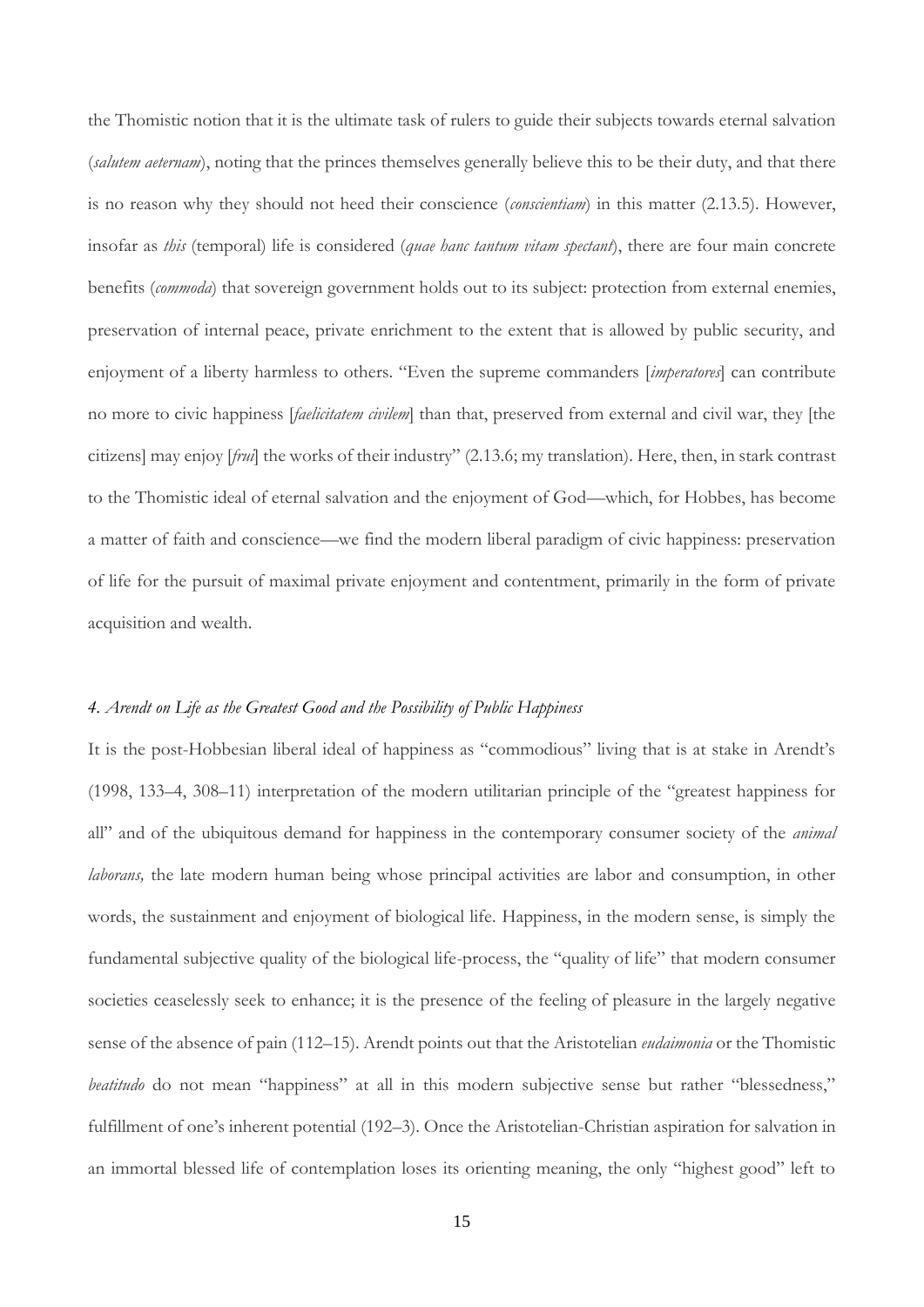Western political thought is life *as such*, the bare biological life-process, and the optimization of its inherent quality, that is, happiness (313–20). Late modernity has succumbed to

> the persistent demands of the *animal laborans* to obtain a happiness which can be achieved only where life's processes of exhaustion and regeneration, of pain and release from pain, strike a perfect balance. . . . For only the *animal laborans*, and neither the craftsman nor the man of action, has ever demanded to be "happy" or thought that mortal men could be happy. (Arendt 1998, 134)

This understanding of the post-Hobbesian promotion of the intertwining ideals of life and happiness or "quality of life" is, as Giorgio Agamben (1995, 6; 1998, 3–4) and Esposito (2008, 149–50) point out, Arendt's account of the birth of modern "biopolitics"—an account that, even though it operates without the terms "biopolitics" and "biopower," comes quite close to Foucault's interpretation of the maximization of civic happiness through emerging modern welfare policies as a maximization of the vital forces of the state (see Braun 2007; Blencowe 2010; Suuronen 2018). Like Foucault, Arendt, too, finds the roots of biopolitics in this sense in Christianity—in the Christian belief in the sacredness of life as such that "has survived, and has even remained completely unshaken by, secularization and the general decline of the Christian faith" (Arendt 1998, 314). As we have seen, the "immanent" biopolitics of modernity in the sense proposed here emerges from the medieval metabiopolitics of Aquinas precisely at the point where, due to the process of increasing secularization, the ideal of life loses its transcendent, spiritual, speculative, and beatific status, and its sanctity is bequeathed to our material, biological, and organic life here and now, transforming temporal government from a preparation for salvation into a "government of the living." It is only in this sense that the Christian belief in personal immortality ultimately gives life on earth the status of the "highest good of man" (316).

With the modern turn to life's biological immanence, the great aversion of the Church Fathers to certain types of biopolitical interventions—cited by Ojakangas as the main reason for the "decline and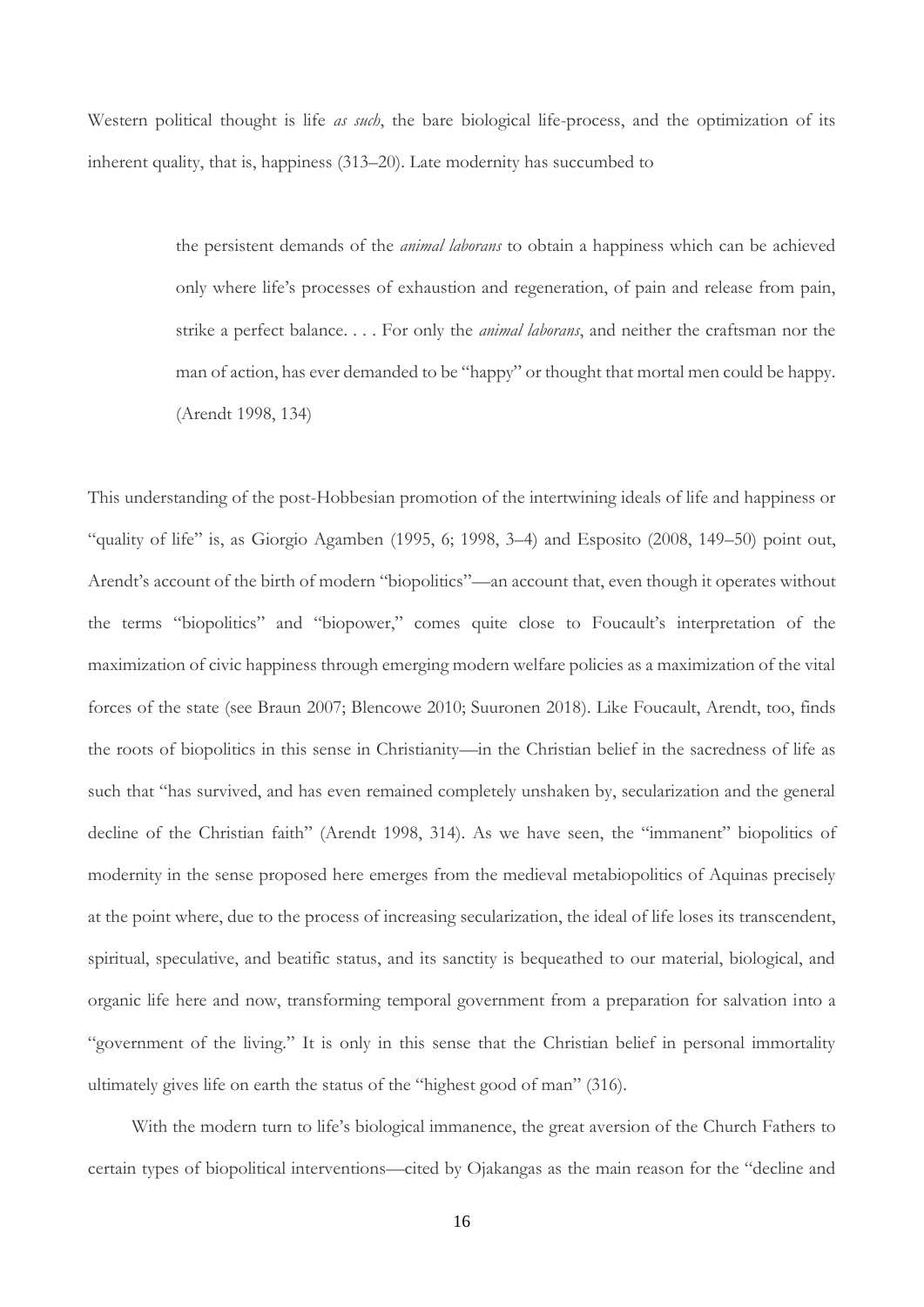eventually . . . the end of Greco-Roman biopolitical rationality in the medieval Christian world" (Ojakangas 2016b, 125)—also gradually begins to fade, but now in the light of a completely new rationality that was as such unknown to classical antiquity. While the ancient ideas of the necessity of "purging" life deemed degenerate, described by Ojakangas as a central facet of ancient biopolitics, were always geared to the interests of the *polis* and its metabiopolitical ends, the modern focus on the inherent and immanent quality of the biological life-process as an end in itself ultimately gives rise to the notion of "life unworthy of being lived" (*lebensunwertes Leben*) so infamously exploited by Nazi and proto-Nazi eugenicists.<sup>9</sup> As soon as the maximization of the quality of (biological) life—of "happiness" in the genuinely biopolitical sense—is accepted as a political end, the elimination of life regarded as biologically inferior readily offers itself as a means towards this end.

Without disputing the presence of biopolitical techniques in Plato's and Aristotle's political thought, I have tried to show that the underlying rationale for these measures—the overall understanding of the ends of politics and the *polis*—is most appropriately characterized as metabiopolitical in the context of ancient and medieval Aristotelian political theory. For Aristotle and Aquinas, the final end of politics is neither mere preservation of life nor "happiness" in the sense of the optimal subjective quality of the life-process, but rather fulfillment in the form of an extraordinary mode of life beyond involvement in ordinary communal human affairs, even beyond temporal and biological life as such. Moreover, in Arendt we find a narrative that complements and supports Foucault's notion of the Christian roots of modern biopolitics: the post-Hobbesian focus of political theory on the preservation and enhancement of life as such is grounded in the Christian concept of the sanctity of life.

In closing, we should note that we also discover in Arendt an alternative to the metabiopolitical Aristotelian ideal of *eudaimonia/beatitudo* as well as the biopolitical Hobbesian quality-of-life ideal of happiness as "commodious living": a genuinely *political* ideal of "public happiness," consisting in political

<sup>9</sup> The concept was popularized by a 1920 pamphlet published by the jurist Karl Binding and the psychiatrist Alfred Hoche, bearing the ominous title *Die Freigabe der Vernichtung lebensunwerten Lebens* (trans. *Allowing the Destruction of Life Unworthy of Life*). See Agamben 1995, 150–9; 1998, 136–43; Esposito 2008, 194.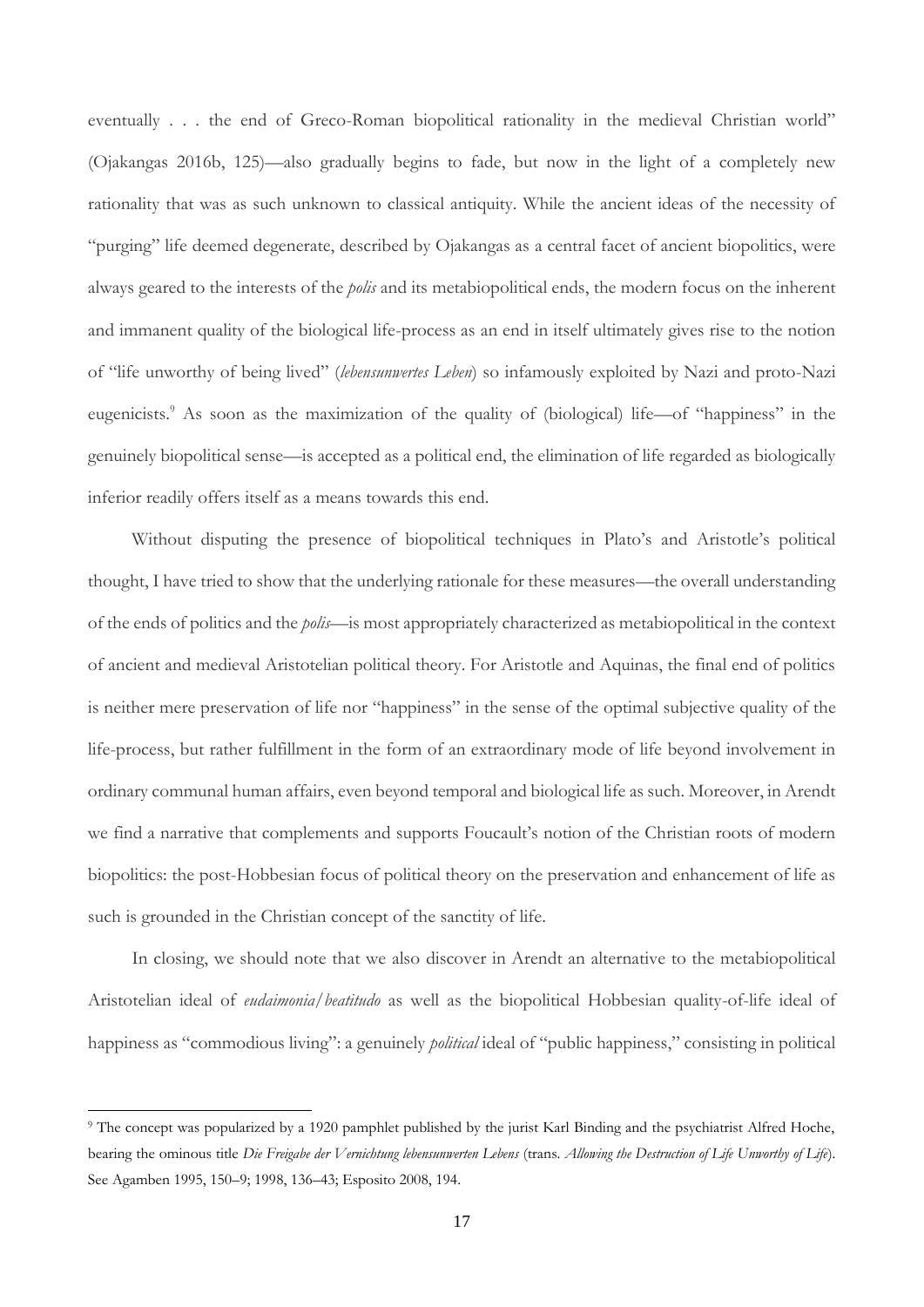participation in public affairs, in having access to the public realm and a share in public power (Arendt 1990, 119, 123, 126–38, 255, 269, 279). This ideal, Arendt emphasizes, was promoted by the founders of the American Revolution, particularly John Adams, for whom the desire for public esteem was itself a "principal end" as well as a "principal means" of government (Adams 2000, 313; Arendt 2018, 213).<sup>10</sup> As Arendt points out, while both the Aristotelian and Hobbesian models instrumentalize politics as a means to an end found outside the political sphere, the ideal of public happiness sees political activity as an end in itself: "In this definition of the 'end of government,' means and end obviously coincide; the moment one puts the notion of 'public happiness' in the place of private rights and personal interests, the very question: What is the end of government? loses its sense" (Arendt 2018, 213). Between the transcendent beatitude of the contemplative life and the immanent happiness of optimized biological life, we find the public happiness of participating in a shared political space of visibility, so manifestly neglected by the Western tradition of political theory.

# *References*

- Adams, John. 2000. *The Political Writings of John Adams*. Edited by George W. Carey. Washington, DC: Regnery.
- Agamben, Giorgio. 1995. *Homo sacer: Il potere sovrano e la nuda vita*. Turin: Einaudi.
- Agamben, Giorgio. 1998. *Homo Sacer: Sovereign Power and Bare Life*. Translated by Daniel Heller-Roazen. Stanford, CA: Stanford University Press.

Airaksinen, Timo. 2019. *Vagaries of Desire: A Collection of Philosophical Essays*. Leiden: Brill.

Albertus Magnus. 1891. *Opera omnia*, vol. 8: *Politicorum libri VIII*. Edited by Auguste Borgnet. Paris: Vivès.

Arendt, Hannah. 1979. *The Origins of Totalitarianism*. 2nd ed. San Diego, CA: Harcourt Brace & Co. First published 1951.

<sup>10</sup> Soni (2010) challenges Arendt's notion of public happiness, maintaining that the idea of happiness espoused by the American revolutionaries was an essentially private one.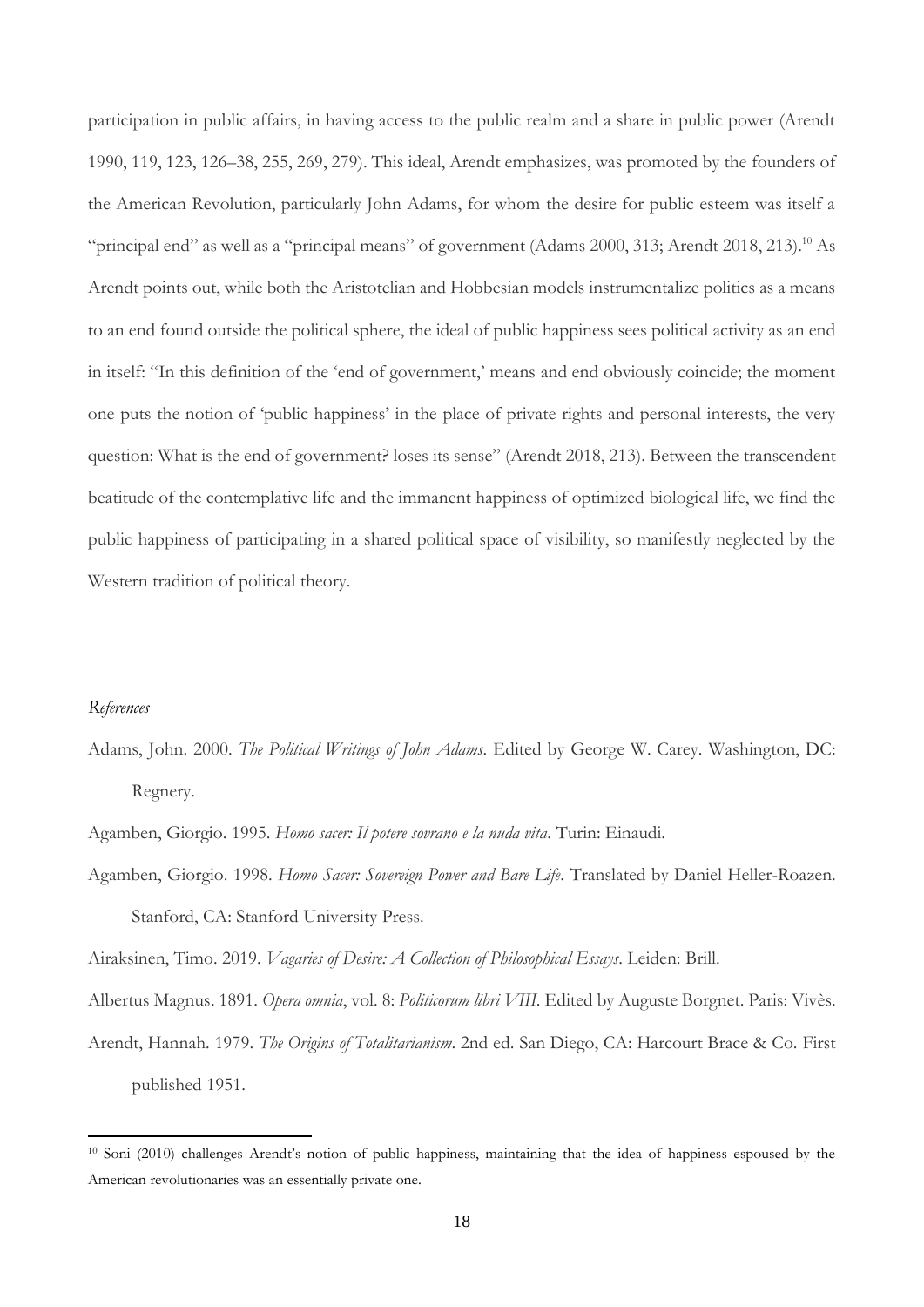Arendt, Hannah. 1990. *On Revolution*. London: Penguin. First published 1963.

- Arendt, Hannah. 1998. *The Human Condition*. 2nd ed. Chicago: University of Chicago Press. First published 1958.
- Arendt, Hannah. 2018. *Thinking without a Banister: Essays in Understanding 1953–1975*. Edited by Jerome Kohn. New York: Schocken Books.
- Aristotle. 1872. *Politicorum libri octo*. Translated into Latin by William of Moerbeke, edited by Franz Susemihl. Leipzig: Teubner.
- Aristotle.1894. *Ethica Nicomachea*. Edited by Ingram Bywater. Oxford: Clarendon Press.
- Aristotle. 1909. *Politica*. Edited by Otto Immisch. Leipzig: Teubner.
- Aristotle. 1924. *Metaphysics*. 2 vols. Edited by David Ross. Oxford: Clarendon Press.
- Aristotle. 1957. *Politica*. Edited by David Ross. Oxford: Clarendon Press.
- Backman, Jussi. 2010. "The End of Action: An Arendtian Critique of Aristotle's Concept of *Praxis*." In *COLLeGIUM: Studies across Disciplines in the Humanities and Social Sciences*, vol. 8, *Hannah Arendt: Practice, Thought and Judgment*, edited by Mika Ojakangas, 28–47. Helsinki: Helsinki Collegium for Advanced Studies. [http://hdl.handle.net/10138/25817.](http://hdl.handle.net/10138/25817)
- Backman, Jussi. 2017. "Aristotle." In *Agamben's Philosophical Lineage*, edited by Adam Kotsko and Carlo Salzani, 15–26. Edinburgh: Edinburgh University Press. [https://doi.org/10.3366/edinburgh/9781474423632.003.0002.](https://doi.org/10.3366/edinburgh/9781474423632.003.0002)
- Binding, Karl, and Alfred Hoche. 1922. *Die Freigabe der Vernichtung lebensunwerten Lebens: Ihr Maß und ihre Form*. 2nd ed. Leipzig: Meiner. First published 1920.
- Binding, Karl, and Alfred Hoche. 2012. *Allowing the Destruction of Life Unworthy of Life: Its Measure and Form*. Translated by Cristina Modak. Greenwood, WI: Suzeteo Enterprises.
- Blencowe, Claire. 2010. "Foucault's and Arendt's 'Insider View' of Biopolitics: A Critique of Agamben." *History of the Human Sciences* 23 (5): 113–30. [https://doi.org/10.1177/0952695110375762.](https://doi.org/10.1177/0952695110375762)
- Braun, Kathrin. 2007. "Biopolitics and Temporality in Arendt and Foucault." *Time & Society* 16 (1): 5-23. [https://doi.org/10.1177/0961463X07074099.](https://doi.org/10.1177/0961463X07074099)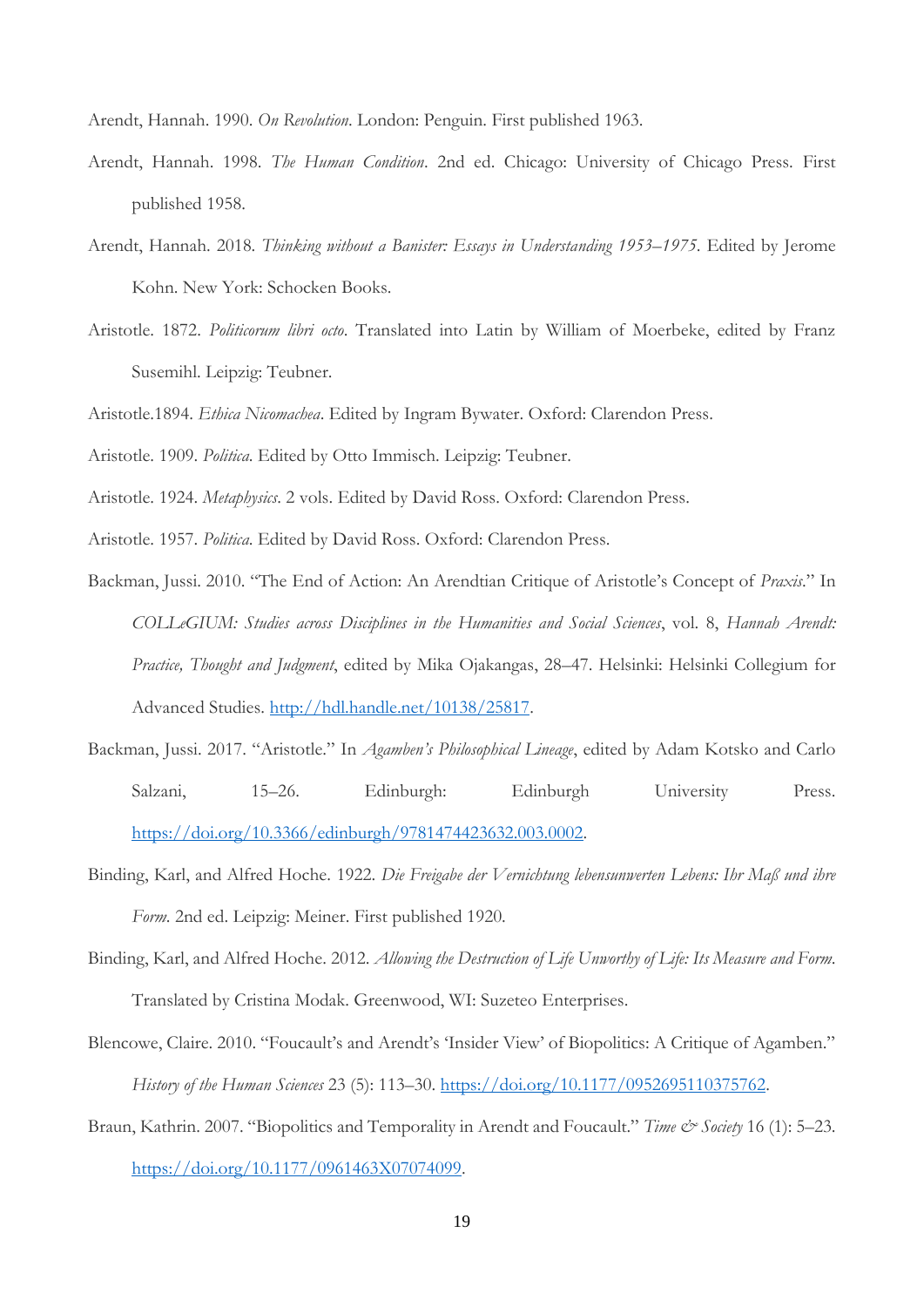- Diprose, Rosalyn, and Ewa Plonowska Ziarek. 2018. *Arendt, Natality and Biopolitics: Toward Democratic Plurality and Reproductive Justice*. Edinburgh: Edinburgh University Press.
- Dyson, R. W. 2002. Introduction to *Political Writings*, by Thomas Aquinas, edited by R. W. Dyson, xvii– xxxvi. Cambridge: Cambridge University Press.

[https://doi.org/10.1017/CBO9780511801952.002.](https://doi.org/10.1017/CBO9780511801952.002)

- Esposito, Roberto. 2008. *Bíos: Biopolitics and Philosophy.* Translated by Timothy Campbell. Minneapolis: University of Minnesota Press.
- Finlayson, James Gordon. 2010. "'Bare Life' and Politics in Agamben's Reading of Aristotle." *The Review of Politics* 72 (1): 97–126. [https://doi.org/10.1017/S0034670509990982.](https://doi.org/10.1017/S0034670509990982)

Foisneau, Luc. 2014. "Hobbes on Desire and Happiness." *Homo oeconomicus* 31 (4): 479–89.

- Foucault, Michel. 1976. *Histoire de la sexualité.* Vol. 1, *La volonté de savoir*. Paris: Gallimard.
- Foucault, Michel. 1978. *The History of Sexuality*. Vol. 1, *An Introduction*. Translated by Robert Hurley. New York: Pantheon.
- Foucault, Michel. 1997. *"Il faut défendre la société": Cours au Collège de France (1975–1976).* Edited by Mauro Bertani and Alessandro Fontana. Paris: Gallimard/Seuil.
- Foucault, Michel. 2003. *"Society Must Be Defended": Lectures at the Collège de France, 1975–76*. Translated by David Macey. New York: Picador.
- Foucault, Michel. 2004. *Sécurité, territoire, population: Cours au Collège de France (1977–1978)*. Edited by Michel Senellart. Paris: Gallimard; Seuil.
- Foucault, Michel. 2009. *Security, Territory, Population: Lectures at the Collège de France, 1977–78*. Translated by Graham Burchell. Basingstoke: Palgrave Macmillan.
- Hamilton, James J. 2016. "Hobbes on Felicity: Aristotle, Bacon and *eudaimonia*." *Hobbes Studies* 29 (2): 129–47. [https://doi.org/10.1163/18750257-02902002.](https://doi.org/10.1163/18750257-02902002)
- Hobbes, Thomas. 1983. *De Cive: The Latin Version*. Edited by Howard Warrender. Oxford: Clarendon Press. First published 1642.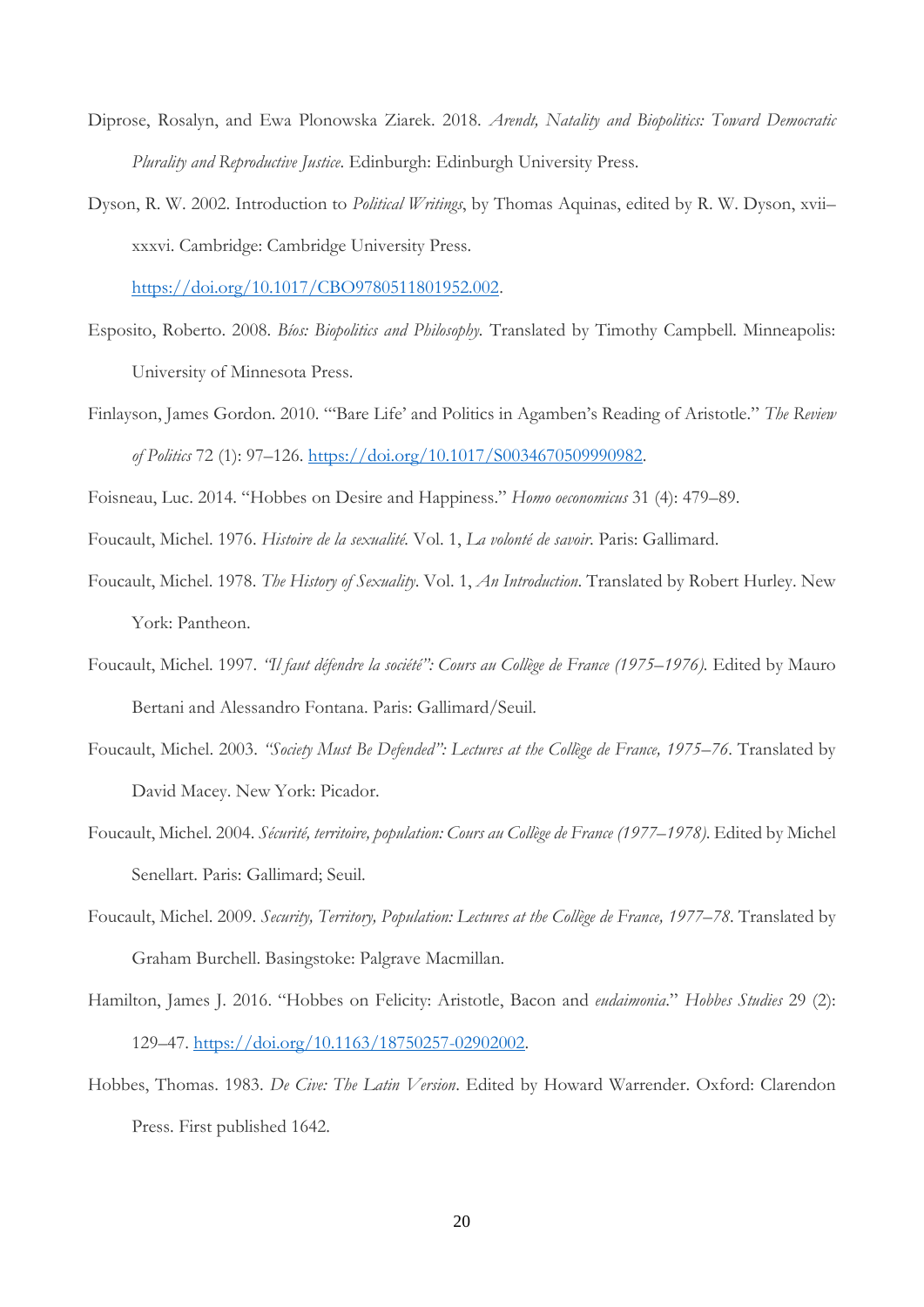- Hobbes, Thomas. 1996. *Leviathan*. Edited by Richard Tuck. Cambridge: Cambridge University Press. First published 1651.
- Horn, Christoph. 2008. "Hellenismus und frühe Kaiserzeit: Der Peripatos." In *Politischer Aristotelismus: Die Rezeption der aristotelischen "Politik" von der Antike bis zum 19. Jahrhundert,* edited by Christoph Horn and Ada Neschke-Hentschke, 20–41. Stuttgart: Metzler. [https://doi.org/10.1007/978-3-476-](https://doi.org/10.1007/978-3-476-00106-1_2) [00106-1\\_2.](https://doi.org/10.1007/978-3-476-00106-1_2)

Hull, Gordon. 2009. *Hobbes and the Making of Modern Political Thought*. London: Continuum.

Immisch, Otto. 1909. Preface to Aristotle, *Politica*, edited by Otto Immisch, v–xxxix. Leipzig: Teubner.

Kitanov, Severin V. 2011. "Happiness in a Mechanistic Universe: Thomas Hobbes on the Nature and Attainability of Happiness." *Hobbes Studies* 24 (2): 117–36.

[https://doi.org/10.1163/187502511X597667.](https://doi.org/10.1163/187502511X597667)

Lane, Melissa S. 1998. *Method and Politics in Plato's Statesman*. Cambridge: Cambridge University Press.

- Lilja, Mona, and Stellan Vinthagen. 2014. "Sovereign Power, Disciplinary Power and Biopower: Resisting What Power with What Resistance?" *Journal of Political Power* 7 (1): 107–26. [https://doi.org/10.1080/2158379X.2014.889403.](https://doi.org/10.1080/2158379X.2014.889403)
- Michael of Ephesus. 1909. Scholia and glosses to *Politica*, by Aristotle, edited by Otto Immisch, 293–329. Leipzig: Teubner.
- Miller, Paul Allen. 2020. "Against Agamben: Or Living your Life, *Zōē* versus *Bios* in the Late Foucault." In *Biotheory: Life and Death under Capitalism*, edited by Jeffrey R. Di Leo and Peter Hitchcock, 23–41. New York: Routledge. [https://doi.org/10.4324/9781003021506-3.](https://doi.org/10.4324/9781003021506-3)

Naas, Michael. 2018. *Plato and the Invention of Life*. New York: Fordham University Press.

Ojakangas, Mika. 2012. "Michel Foucault and the Enigmatic Origins of Bio-politics and Governmentality." *History of the Human Sciences* 25 (1): 1–14.

[https://doi.org/10.1177/0952695111426654.](https://doi.org/10.1177/0952695111426654)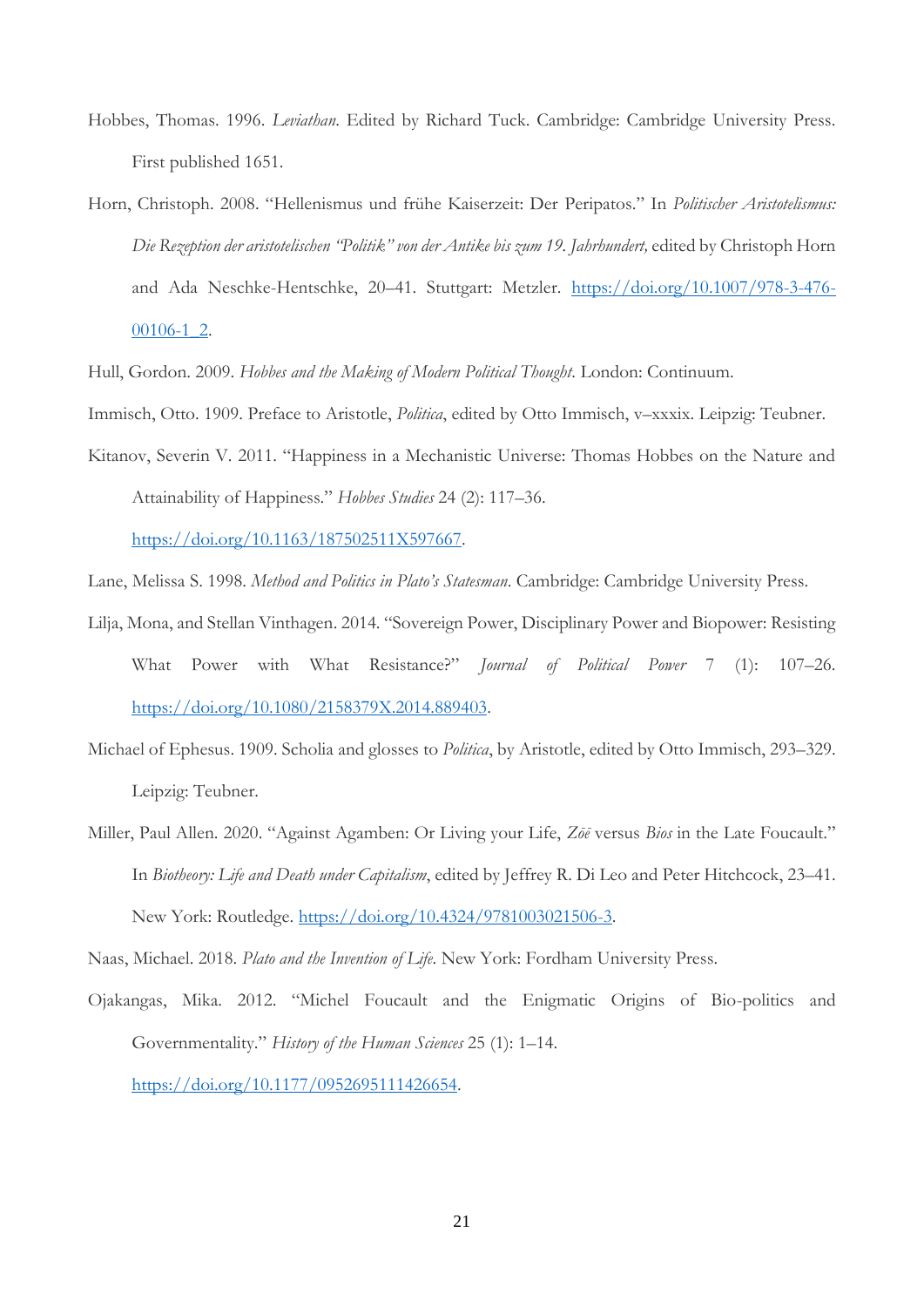- Ojakangas, Mika. 2016a. "Biopolitics in the Political Thought of Classical Greece." In *The Routledge Handbook of Biopolitics*, edited by Sergei Prozorov and Simona Rentea, 23–35. London: Routledge. [https://doi.org/10.4324/9781315612751-2.](https://doi.org/10.4324/9781315612751-2)
- Ojakangas, Mika. 2016b. *On the Greek Origins of Biopolitics: A Reinterpretation of the History of Biopower*. London: Routledge.
- O'Meara, Dominic J. 2008. "Spätantike und Byzanz: Neuplatonische Rezeption—Michael von Ephesos." In *Politischer Aristotelismus: Die Rezeption der aristotelischen "Politik" von der Antike bis zum 19. Jahrhundert,*  edited by Christoph Horn and Ada Neschke-Hentschke, 42–52. Stuttgart: Metzler. [https://doi.org/10.1007/978-3-476-00106-1\\_3.](https://doi.org/10.1007/978-3-476-00106-1_3)
- Piasentier, Marco, and Davide Tarizzo. 2016. "'The Government of a Multitude': Hobbes on Political Subjectification." In *The Routledge Handbook of Biopolitics,* edited by Sergei Prozorov and Simona Rentea, 36–49. London: Routledge. [https://doi.org/10.4324/9781315612751-3.](https://doi.org/10.4324/9781315612751-3)
- Plato. 1900. *Platonis opera*. Vol. 1. Edited by John Burnet. Oxford: Clarendon Press.
- Plato. 1907. *Platonis opera*. Vol. 7. Edited by John Burnet. Oxford: Clarendon Press.
- Söder, Joachim R. 2008. "Hochmittelalter: Die Wiedergewinnung des Politischen." In *Politischer Aristotelismus: Die Rezeption der aristotelischen "Politik" von der Antike bis zum 19. Jahrhundert,* edited by Christoph Horn and Ada Neschke-Hentschke, 53–76. Stuttgart: Metzler. [https://doi.org/10.1007/978-3-476-00106-1\\_4.](https://doi.org/10.1007/978-3-476-00106-1_4)
- Soni, Vivasvan. 2010. "A Classical Politics without Happiness? Hannah Arendt and the American Revolution." *Cultural Critique* 74: 32–47. [https://doi.org/10.1353/cul.0.0057.](https://doi.org/10.1353/cul.0.0057)
- Spaemann, Robert. 1974a. "Glück, Glückseligkeit III." In *Historisches Wörterbuch der Philosophie*, vol. 3, edited by Joachim Ritter, 697-707. Basel: Schwabe. [https://doi.org/10.24894/HWPh.5161.](https://doi.org/10.24894/HWPh.5161)
- Spaemann, Robert. 1974b. "Gut, höchstes." In *Historisches Wörterbuch der Philosophie*, vol. 3, edited by Joachim Ritter, 973–6. Basel: Schwabe. [https://doi.org/10.24894/HWPh.1467.](https://doi.org/10.24894/HWPh.1467)